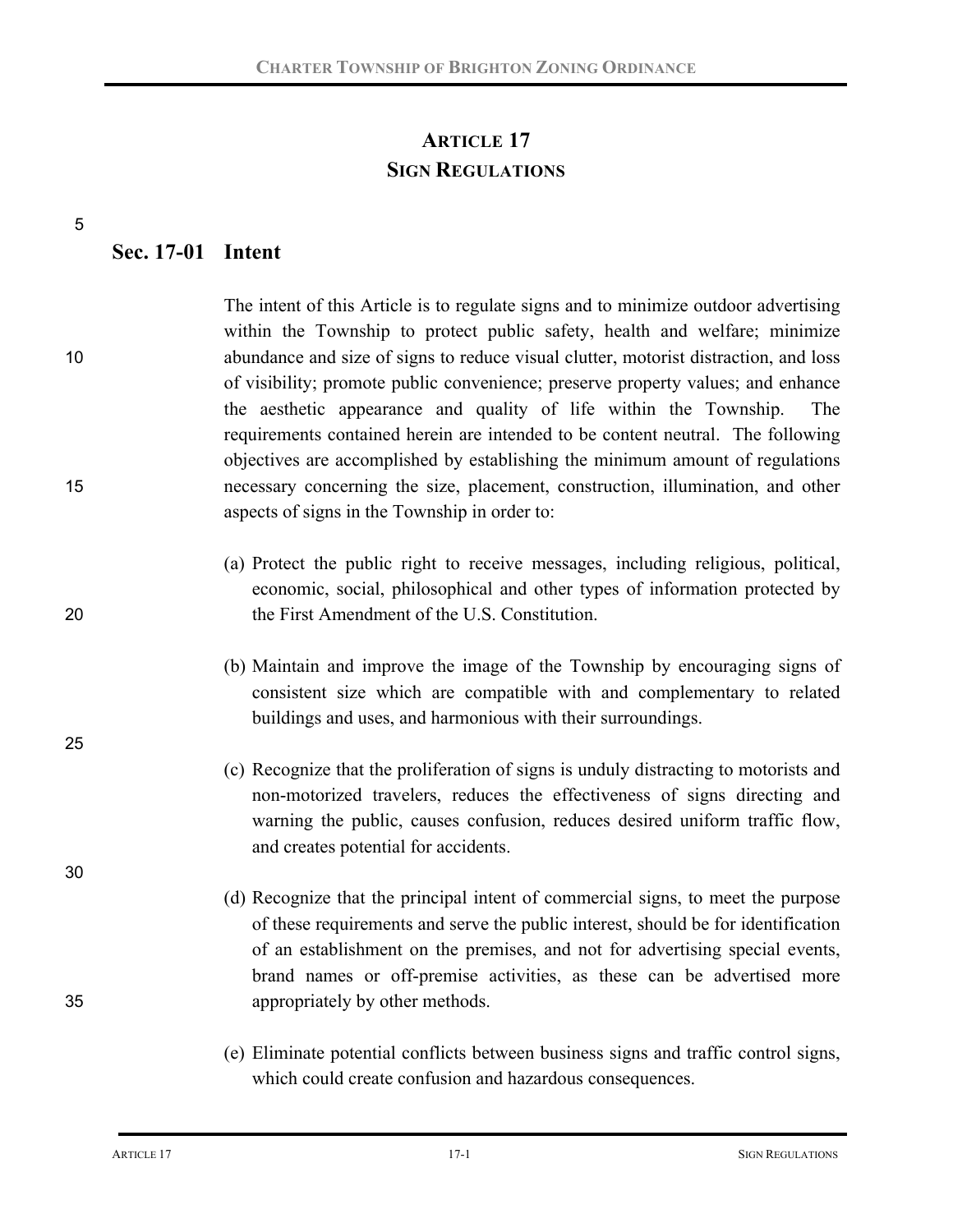|    | (f) Enable the public to locate goods, services and facilities without excessive<br>difficulty and confusion by restricting the number and placement of signs.                                                                                                 |
|----|----------------------------------------------------------------------------------------------------------------------------------------------------------------------------------------------------------------------------------------------------------------|
| 5  | (g) Prevent placement of signs which will conceal or obscure signs of adjacent<br>uses.                                                                                                                                                                        |
|    | (h) Prevent off-premise signs from conflicting with other land uses.                                                                                                                                                                                           |
| 10 | (i) Prevent signs that are potentially dangerous to the public due to structural<br>deficiencies or disrepair.                                                                                                                                                 |
|    | (i) Prohibit portable commercial signs in recognition of their significant negative<br>impact on traffic safety and aesthetics.                                                                                                                                |
| 15 | Sec. 17-02 Scope of Requirements                                                                                                                                                                                                                               |
| 20 | It shall be unlawful for any person, firm, or corporation to erect, place, construct,<br>or alter any sign in the Township except in conformance with the provisions of<br>this Article, subject to issuance of a permit, except as otherwise provided herein. |
|    |                                                                                                                                                                                                                                                                |
|    | Sec. 17-03 Exempt Signs                                                                                                                                                                                                                                        |
| 25 | The following signs are specifically exempt from the provisions of this Article<br>provided they are not located in the public right-of-way or in conflict with the<br>provisions of <b>Section 13-02</b> :                                                    |
|    | (a) Device Signs. Permanent signs on vending machines or other containers<br>indicating only the contents of such devices, provided that the sign area of<br>each device shall not exceed three (3) square feet.                                               |
| 30 | (b) <b>Employment Signs.</b> "Help wanted" signs soliciting employees for the place<br>of business where posted, provided that the maximum area for all such signs<br>shall not exceed six (6) square feet.                                                    |
| 35 | (c) <b>Enclosed Signs.</b> Any sign that is located completely within a building and is<br>not visible from the outside.                                                                                                                                       |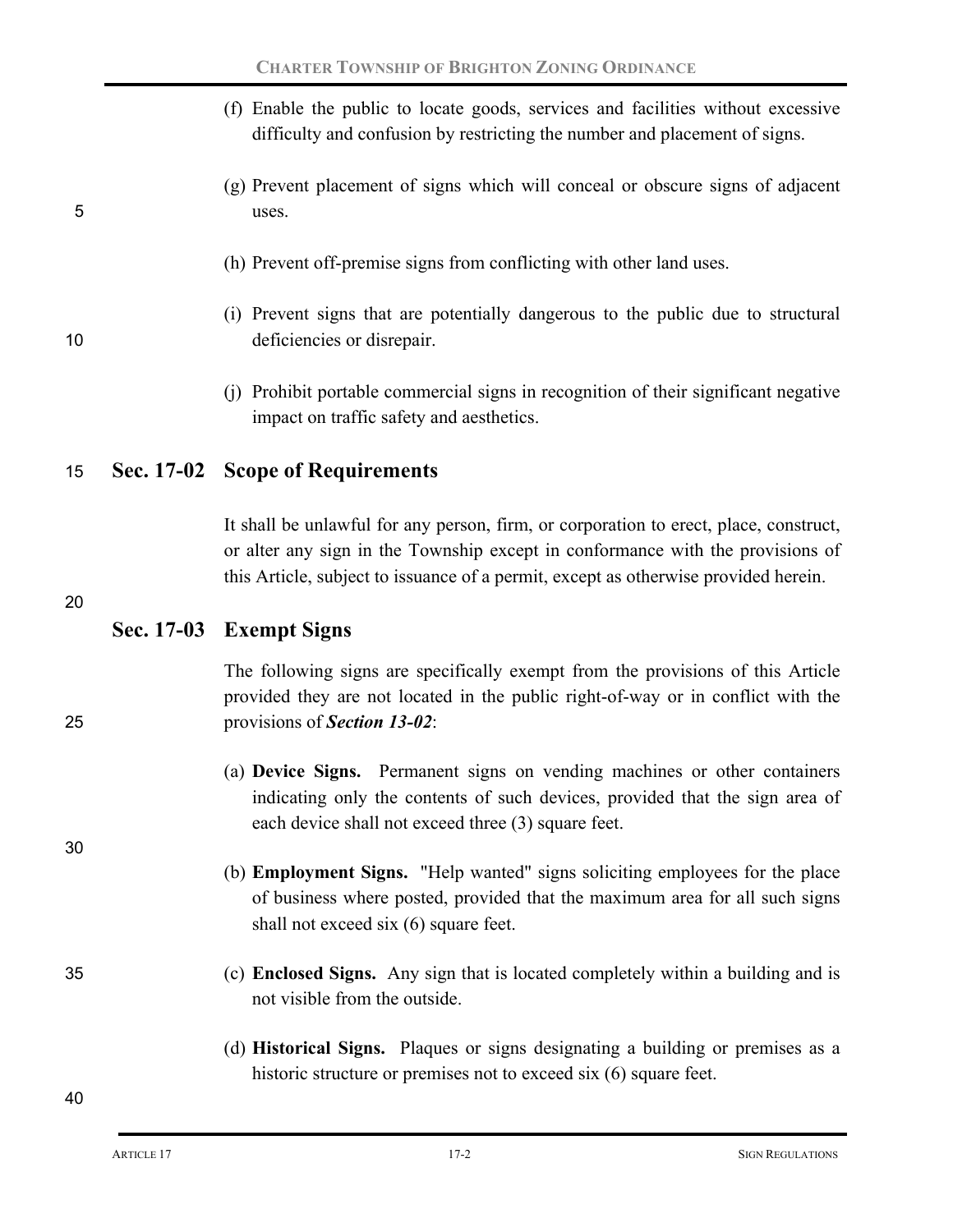|    | (e) Incidental Signs. Incidental signs, provided that the total of all such<br>incidental signs shall not exceed two (2) square feet.                                                                                                                                                   |
|----|-----------------------------------------------------------------------------------------------------------------------------------------------------------------------------------------------------------------------------------------------------------------------------------------|
| 5  | (f) Non-Conforming Signs. Legal nonconforming signs existing on the effective<br>date of the adoption of the Ordinance. Removal of the sign shall constitute an<br>elimination of the non-conforming status.                                                                            |
| 10 | (g) <b>Public Signs.</b> Public signs, including the authorized signs of a government<br>body or public utility, including traffic signs, legal notices, railroad crossing<br>signs, warnings of a hazard, and similar signs.                                                           |
|    | (h) <b>Traffic Control Signs.</b> Private traffic control and parking signs that conform<br>to the requirements of the Michigan Manual of Uniform Traffic Control<br>Devices.                                                                                                           |
| 15 | Sec. 17-04 Prohibited Signs                                                                                                                                                                                                                                                             |
|    | The following signs are strictly prohibited within the Township:                                                                                                                                                                                                                        |
| 20 | (a) Any sign not expressly permitted.                                                                                                                                                                                                                                                   |
|    | (b) <b>Banners.</b> Banners, pennants, spinners, and streamers, unless specifically<br>allowed elsewhere in this Article.                                                                                                                                                               |
| 25 | (c) Commercial Vehicles used as Signs. No commercial vehicle may be parked<br>on a business premises or an industrial lot for a time period exceeding forty-<br>eight (48) hours for the intended purpose of advertising a product or serving<br>as a business sign.                    |
| 30 | (d) Emergency Vehicles Simulation Signs. Signs that simulate or could in any<br>way be confused with the lighting of emergency vehicles or traffic signals.                                                                                                                             |
| 35 | (e) Exterior String Lights. String lights used in connection with a commercial<br>enterprise, other than holiday decorations which are strung no more than sixty<br>(60) days before the holiday and removed within ten (10) days following the<br>holiday for which they were erected. |
|    | (f) High Intensity/Flashing Light Signs. Signs using high intensity or flashing<br>lights, spinners or animated devices; neon signs in Residential Districts.                                                                                                                           |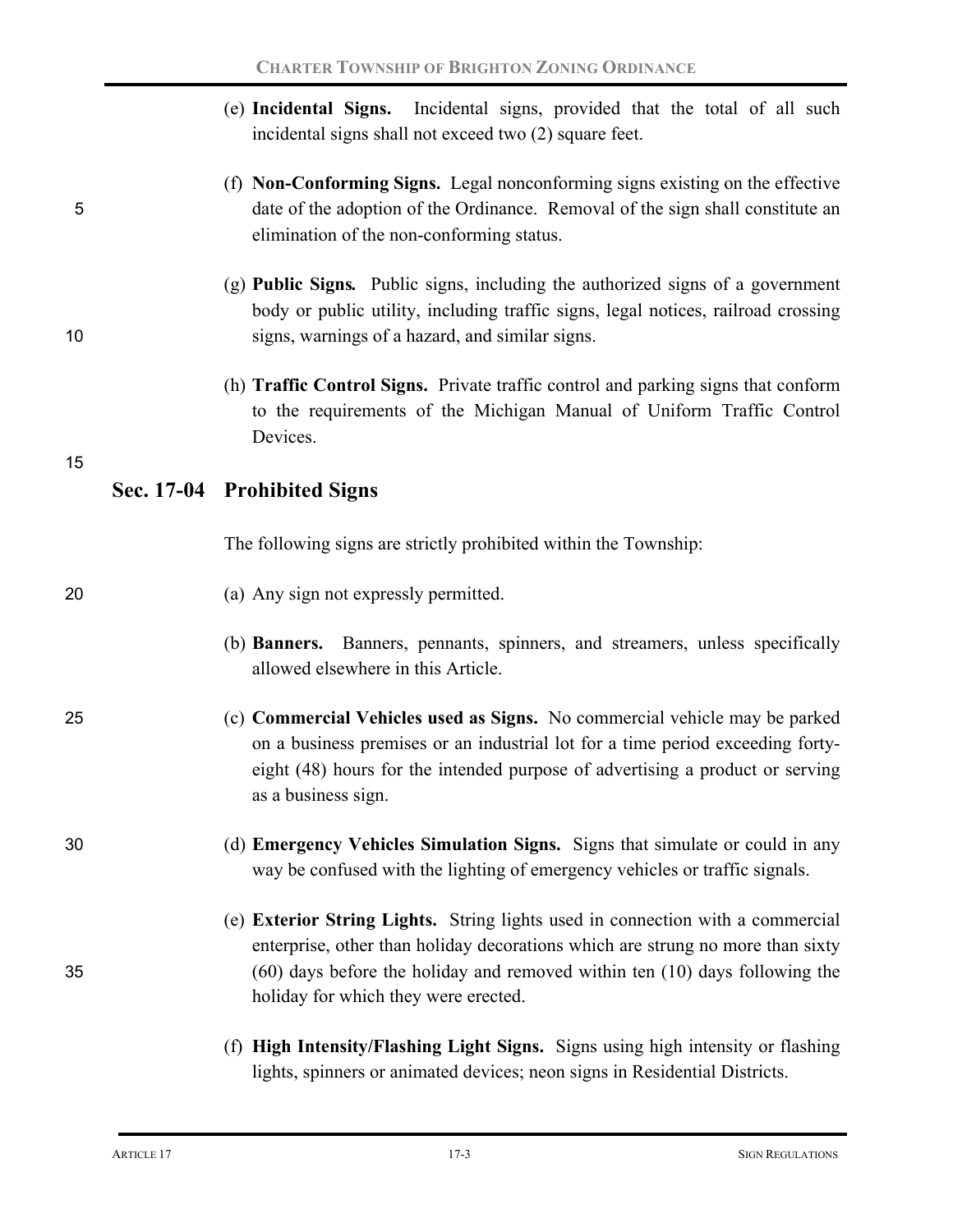|    | (g) Moving Signs. Signs having moving members or parts or appearance of<br>movement.                                                                                                                                                                                        |
|----|-----------------------------------------------------------------------------------------------------------------------------------------------------------------------------------------------------------------------------------------------------------------------------|
| 5  | (h) <b>Non-Regulatory Signs.</b> Signs placed in any public right-of-way, attached to<br>a utility pole, or affixed to a tree.                                                                                                                                              |
|    | (i) Obsolete Signs. As defined in Section $25-10$ .                                                                                                                                                                                                                         |
| 10 | (j) Off-Premise Signs. As defined in Section 25-10, except for billboards, as<br>regulated in Section 17-06 (b)(5).                                                                                                                                                         |
|    | (k) <b>Portable Signs.</b> Except where expressly allowed in this Article.                                                                                                                                                                                                  |
| 15 | (1) Public or Private Tower Signs. Any type of signage including logos shall<br>not be permitted on a public or private radio, television, cellular phone, or<br>water towers with the exception of the name of the municipality, unless<br>approved by the Township Board. |
| 20 | (m) Roof Signs. As defined in Section 25-10.                                                                                                                                                                                                                                |
| 25 | (n) Signs that Confuse Traffic. Signs that make use of the words "Stop",<br>"Look", "Go", "Slow", "Caution", or "Danger", or any other words, phrases,<br>symbols, or characters, in such a manner as to interfere with, mislead, or<br>confuse traffic.                    |
|    | (o) Signs that Obstruct Access. Signs that prevent free and unobstructed access<br>to any door, window, fire escape, or other required exit.                                                                                                                                |
| 30 | (p) Signs that Obstruct Vision. Signs that obstruct any approved traffic control<br>device, road sign, or signal from view; interferes with site distance necessary<br>for traffic safety; or distracts from visibility of existing traffic signs or<br>devices.            |
| 35 | (q) <b>Road Furniture Signs.</b> Signs which displays a message on road furniture,<br>such as benches, pedestrian lights, and decorative trash receptacles.                                                                                                                 |
|    | (r) Structurally Unsafe Signs. Signs which are deemed structurally unsafe or<br>are constructed in violation of the requirements of any adopted Township<br>Construction Code.                                                                                              |
| 40 |                                                                                                                                                                                                                                                                             |

(Ord. #246, 12/25/09)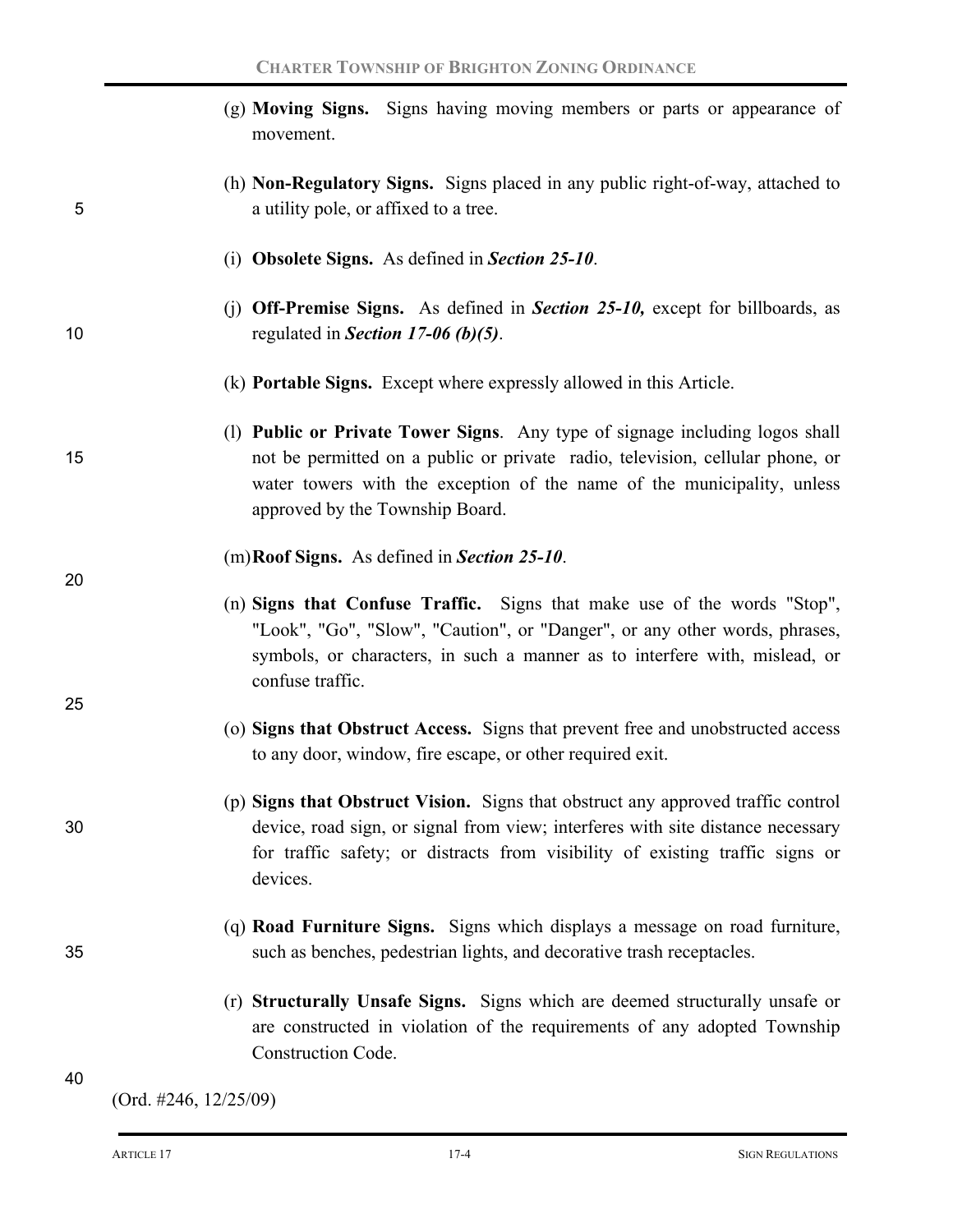### **Sec. 17-05 General Requirements for Permitted Signs**

Signs which are permitted as accessory uses serving a commercial or informational purpose may be permitted subject to the requirements of this 5 section; provided, that no such sign shall be erected or altered until approved by the Township and until a permit has been issued.

- (a) **Determination of Sign Display Area.**No sign shall exceed the maximum sign display area allowed for a district. The sign display area is to be 10 expressed in square feet, computed to the nearest tenth of a square foot, and shall be computed as follows:
- (1) **Single-Face Sign.** The allowable area for a single-face sign shall be measured by calculating the square footage of the sign face as measured 15 by enclosing the most protruding points or edges of a sign within a parallelogram or rectangle, including any frame.
- (2) **Wall Signs.** Where a sign consists of individual letters and/or a logo affixed directly to a building, the area of the sign shall be computed by 20 measuring the area of the envelope required to enclose the lettering and logo.
- (3) **Double-Face Signs.**Where a sign has two (2) or more faces, the area of only the larger face shall be considered when calculating maximum size, 25 provided all faces are part of the same structure, back-to-back and are separated by no more than two (2) feet, including any frame.

#### (b) **Design Requirements**

- 30 (1) **Architectural Features.** All signs shall be placed in a manner that does not obstruct or intrude upon architectural features of a building.
- (2) **Materials.**Sign materials shall be designed to complement the original construction materials and architectural style of the building façade to 35 promote an overall unified and aesthetic effect as permitted in the various zoning districts. Signs shall not be constructed from materials that are remnants or manufactured for a different purpose.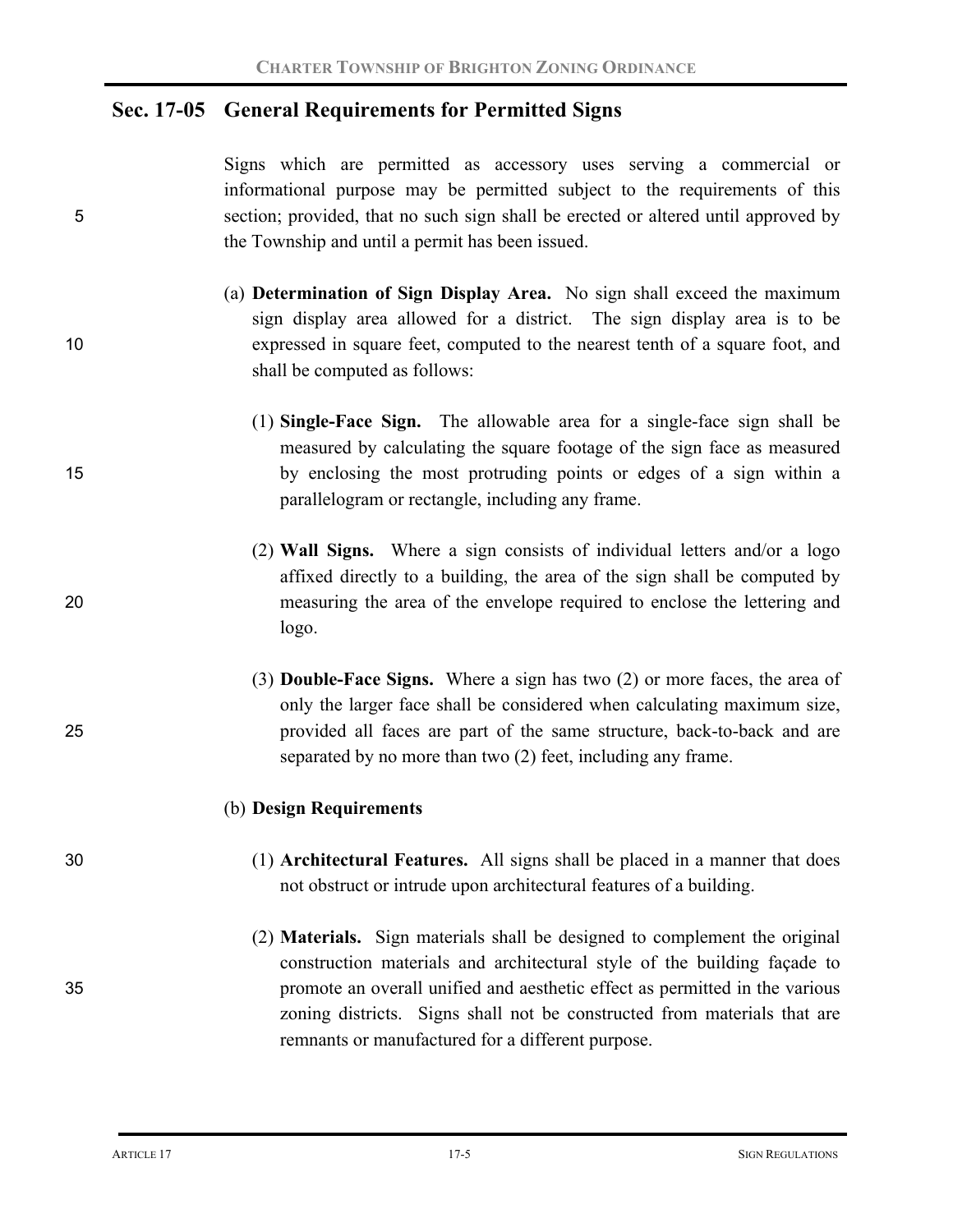### (c) **Illumination**

- (1) **General Requirements.**Signs may be illuminated only by steady, stationary, shielded light sources using approved electrical devices 5 directed solely at the sign, or internal to it.
- (2) **Timer Controls.**Each illuminated sign shall be equipped with a functional timer control. No sign shall be illuminated after 10:00 p.m. or one half (1/2) hour following the close of the business, whichever is later. 10 No sign shall be illuminated before 6:00 a.m., or one half (1/2) hour prior to the beginning of the opening of the business, whichever is earlier.
- (3) **Nonglare, Shielded Lighting.**Use of glaring undiffused lights or bulbs shall be prohibited. Lights shall be shaded and/or shielded downward so 15 as not to project onto adjoining properties or thoroughfares.
	- (4) **Traffic Hazards.**Sign illumination that could distract motorists or otherwise create a traffic hazard shall be prohibited.
- 20 (5) **Bare Bulb Illumination.**Illumination by bare bulbs or flames is prohibited.
	- (6) **Internal Illumination.** The use of internal illumination is prohibited on properties visible from U.S.23 and I-96.
	- (7) **Wiring.** Underground wiring shall be required for all illuminated signs not attached to a building.

#### (d) **Location**

(1) **Public Right-of-Way.**No sign shall be located within, project into, or overhang a public right-of-way, except as otherwise allowed herein.

### (2) **Setbacks**

a. All permanent signs, unless otherwise provided for, shall be set back a minimum of ten (10) feet from any public road right-of-way line in all non-industrial districts and setback twenty (20) feet from any public road right-of-way in the industrial district. This distance shall be

25

30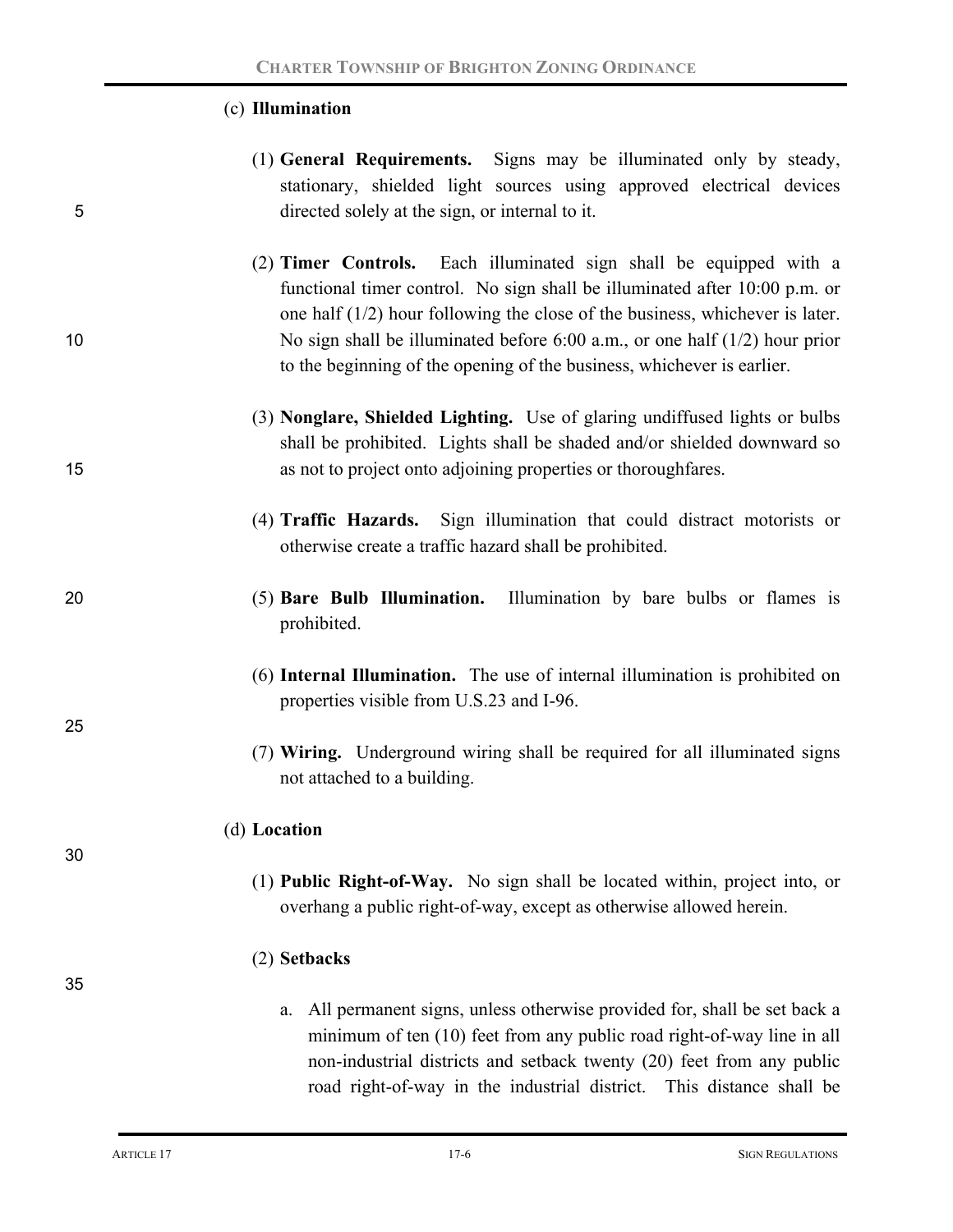measured from the nearest edge of the sign, measured at a vertical line perpendicular to the ground to the right-of-way.

- b. Temporary signs must be set outside of the public road right-of-way.
- c. Side yard setbacks for signs shall be the same as that required for the main structure or building, and provided that all non-residential signs shall be setback at least one hundred (100) feet from any residential district.
- (3) **Measurement.**The following guidelines shall be used to determine compliance with setback and distance measurements:
- a. **Two Signs.**The distance between two (2) signs shall be measured 15 along a straight horizontal line that represents the shortest distance between the two (2) signs including the base/monument.
- b. **Sign and Property Line.**The distance between a sign and a property line shall be measured along a straight horizontal line that represents 20 the shortest distance between the sign and the property line including the base/monument.
- c. **Sign and Other.**The distance between a sign and a parking lot or building shall be measured along a straight horizontal line that 25 represents the shortest distance between the sign and the outer edge of the parking lot or building including the base/monument.
	- (e) **Construction Requirements.** The following construction requirements apply to all permanent signs.
- (1) **Fastenings.**All signs must be erected in such a manner and with such materials to remain safe and secure during the period of use and all bolts, cables, and other parts of such signs shall be kept painted and free from corrosion. No sign may be placed upon a tree or utility pole, except signs 35 of a unit of government or utility.
	- (2) **Support Location.**No pole, cable or support of any nature shall be placed on any publicly owned property, road right-of-way, or proposed road right-of-way.

5

10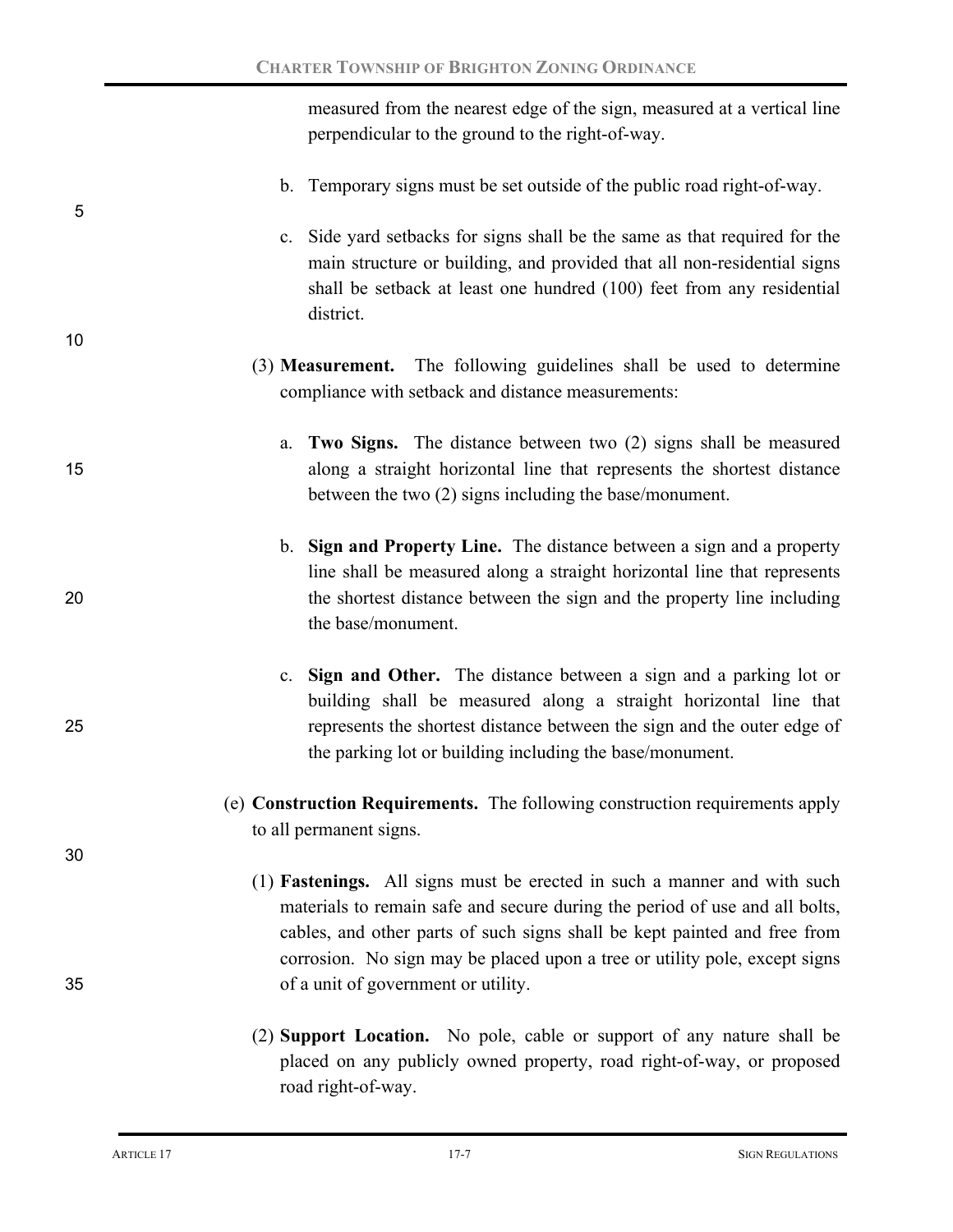### (3) **Sign Safety**

- a. All signs erected, constructed, reconstructed, altered or moved shall be 5 constructed in such a manner and of such materials so that they shall be able to withstand wind pressure of at least twenty (20) pounds per square foot.
- b. All signs shall be erected so that any part including cables, guys, etc. 10 shall have a minimum clearance of four (4) feet from any electrical conductor, electric light pole, road lamp, traffic light, or other public utility pole or standard.
- c. All signs shall be designed to comply with minimum wind pressure 15 and other requirements set forth in the adopted Building Code. Signs with electrical connections shall comply with Electrical Code requirements, including the application, inspection, and approval of an electrical permit.
- 20 (4) **Sanitation.**Property surrounding any ground sign shall be kept clean, sanitary and free from obnoxious and offensive substances, free from weeds, rubbish, and flammable material.
- (5) **Safety Triangle.**No sign shall be located within, project into, or 25 overhang the triangular area formed at the intersection of any two road right-of-way lines (existing or proposed) by a straight line drawn between said right-of-way lines at a distance along each line of twenty-five (25) feet from their point of intersection.
- 30 (Ord. #246, 12/25/09), (Ord. #231, 12/27/05)

### **Sec. 17-06 Specific Sign Requirements**

(a) The number, display area, and height of signs within the various zoning 35 districts are provided in Table 17-06 and its accompanying set of additional requirements.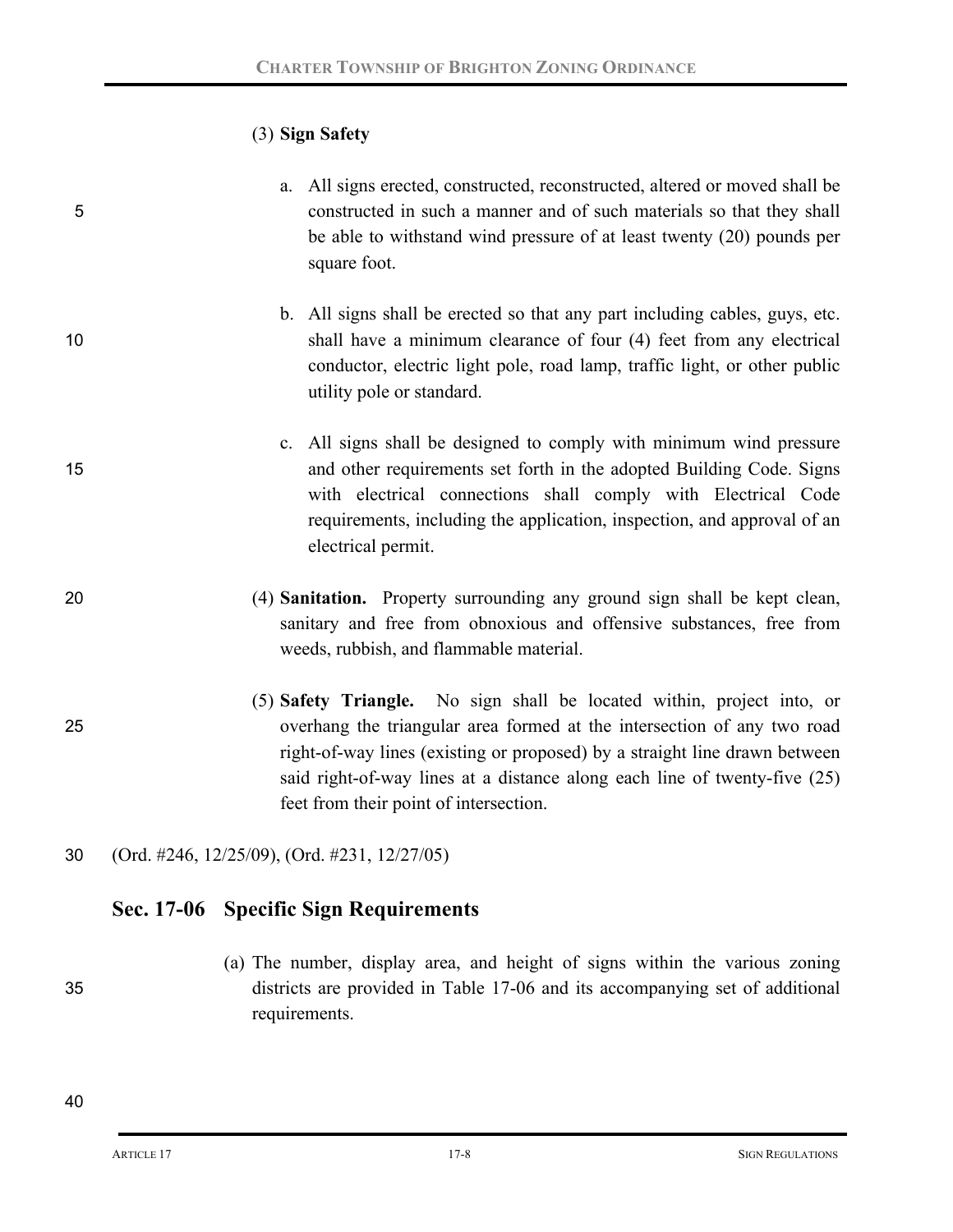| <b>Table 17-06</b>                |                                                                                           |                                                                                                        |                 |                                           |                 |                     |
|-----------------------------------|-------------------------------------------------------------------------------------------|--------------------------------------------------------------------------------------------------------|-----------------|-------------------------------------------|-----------------|---------------------|
| <b>Specific Sign Requirements</b> |                                                                                           |                                                                                                        |                 |                                           |                 |                     |
|                                   | <b>Districts</b>                                                                          |                                                                                                        | Max. Size       |                                           | Permit          | <b>Additional</b>   |
| <b>Type of Sign</b>               | Permitted                                                                                 | Max. Height                                                                                            | $(sq ft)$ $(1)$ | Max. Number                               | <b>Required</b> | <b>Requirements</b> |
| Aerial<br><b>Balloon</b>          | All Non-<br>Residential<br><b>Zoning Districts</b>                                        | $40$ ft., not<br>including the<br>height of the<br>structure to<br>which the<br>balloon is<br>attached |                 | 2 per 12 month<br>period                  | yes             | (3)                 |
| Awning/<br>Canopy                 | All Non-<br>Residential<br><b>Zoning Districts</b>                                        |                                                                                                        |                 | ---                                       | yes             | (4)                 |
| <b>Banner</b>                     | All Non-<br>Residential<br><b>Zoning Districts</b>                                        |                                                                                                        | 16              | $\mathbf{1}$                              | yes             | (5)                 |
| <b>Billboard</b>                  | All Non-<br>Residential<br><b>Zoning Districts</b>                                        |                                                                                                        |                 |                                           | yes             | (6)                 |
| <b>Business</b><br>Center         | All Non-<br>Residential<br><b>Zoning Districts</b>                                        | 5 ft.                                                                                                  | 32 per face     | 1 wall or double<br>faced freestanding    | yes             | (7)                 |
| Community<br>Event                | All Zoning<br>Districts                                                                   |                                                                                                        | 10              |                                           | no              | (8)                 |
| Construction                      | All Residential<br><b>Zoning Districts</b><br>All Non-<br>Residential<br>Zoning Districts |                                                                                                        | 12<br>32        | 1 wall & 1 single<br>faced freestanding   | no              | (9)                 |
| Development                       | All Residential                                                                           | 42 in.                                                                                                 | 20 per face     | 1 each entrance                           | yes             | (10)                |
| <b>Entry</b>                      | <b>Zoning Districts</b>                                                                   |                                                                                                        |                 |                                           |                 |                     |
| <b>Device Signs</b>               | All Non-<br>Residential<br><b>Zoning Districts</b>                                        |                                                                                                        | $\overline{3}$  | 1 per vending<br>machine or<br>container  | no              |                     |
| <b>Directional</b>                | All Non-<br>Residential<br>Zoning Districts                                               |                                                                                                        | 4               | 1 wall or double<br>faced<br>freestanding | yes             | (11)                |
| Employment                        | All Non-<br>Residential<br><b>Zoning Districts</b>                                        |                                                                                                        | 6               | $\overline{\phantom{a}}$                  | no              |                     |
| Flags                             | All Zoning<br>Districts                                                                   | 30 ft.                                                                                                 | $-$             | $\overline{3}$                            | no              | (12)                |
| Freestanding                      | All Non-<br>Residential<br><b>Zoning Districts</b>                                        | 42 in.                                                                                                 | 32 per face     | $\mathbf{1}$                              | yes             | $(2)$ $(13)$        |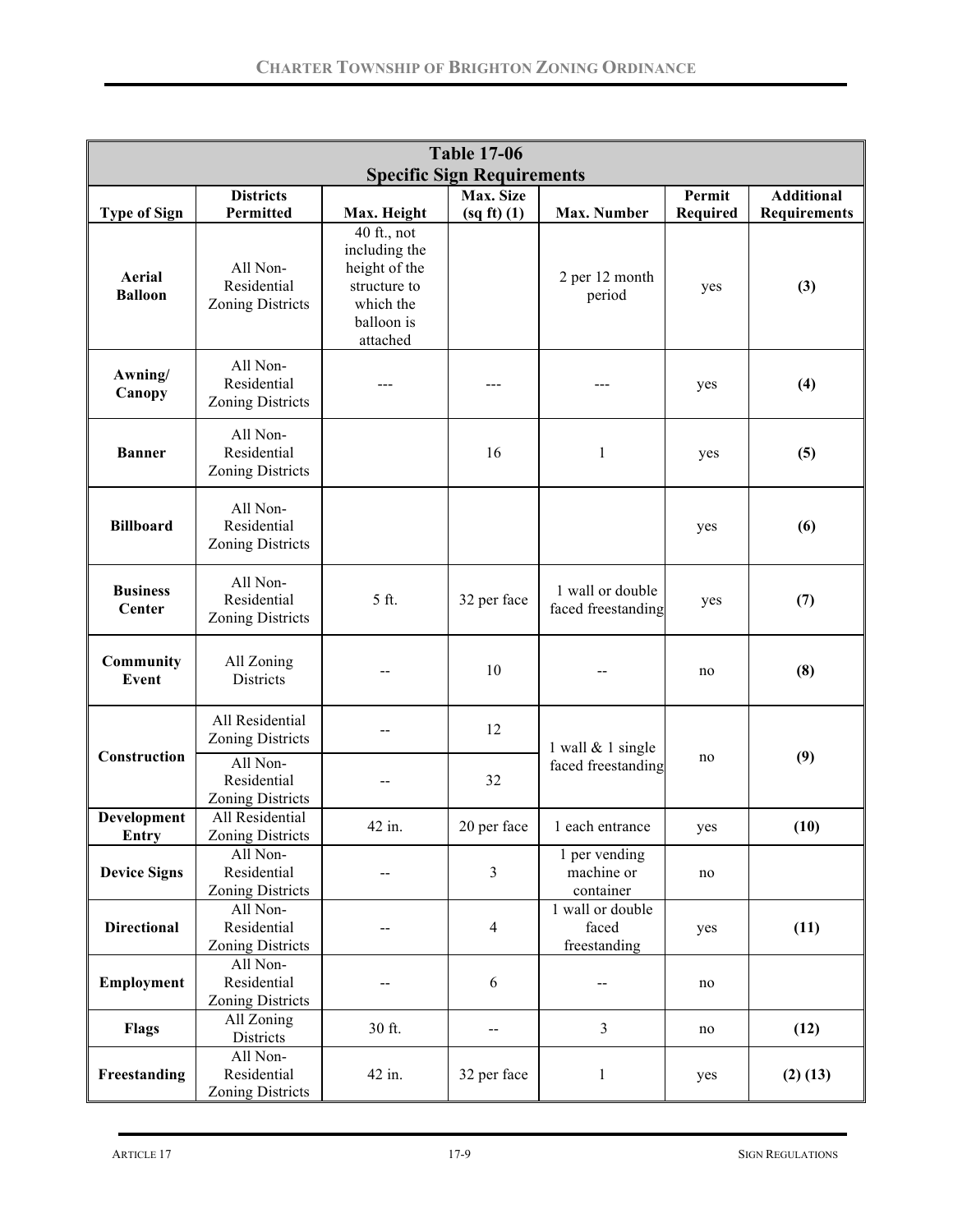| <b>Table 17-06</b>                  |                                                    |                |                                   |                                               |                           |                                          |
|-------------------------------------|----------------------------------------------------|----------------|-----------------------------------|-----------------------------------------------|---------------------------|------------------------------------------|
|                                     |                                                    |                | <b>Specific Sign Requirements</b> |                                               |                           |                                          |
| <b>Type of Sign</b>                 | <b>Districts</b><br>Permitted                      | Max. Height    | Max. Size<br>$(sq ft)$ $(1)$      | <b>Max. Number</b>                            | Permit<br><b>Required</b> | <b>Additional</b><br><b>Requirements</b> |
| <b>Garage Sale</b>                  | All Zoning<br>Districts                            |                | 6                                 |                                               | no                        | (14)                                     |
| <b>Gasoline</b>                     | All Non-                                           |                |                                   | 2 wall or double                              |                           |                                          |
| <b>Service</b>                      | Residential                                        |                | 12 per face                       | faced                                         | yes                       | (15)                                     |
| <b>Station</b>                      | <b>Zoning Districts</b>                            |                |                                   | freestanding                                  |                           |                                          |
| <b>Historic</b>                     | All Zoning<br>Districts                            |                | 6 per face                        |                                               | no                        |                                          |
| Home<br>Occupation                  | $\overline{All}$ Zoning<br>Districts               |                | 3                                 |                                               | yes                       |                                          |
|                                     | All Zoning<br>Districts                            | $-$            | 1                                 | 1 wall or double<br>faced<br>freestanding     | no                        | (16)                                     |
| Identification                      | All Non-<br>Residential<br><b>Zoning Districts</b> | 6 ft.          | 3                                 | 1 parking lot<br>sign $& 1$<br>driveway sign  | no                        |                                          |
| Incidental                          | All Zoning<br>Districts                            | $-$            | 2 (total of<br>all)               | $-$                                           | no                        | --                                       |
| <b>Marketing</b>                    | All Zoning<br>Districts                            | 42 in.         | 32                                | $1$ per $6$ mo.<br>Period                     | yes                       |                                          |
| <b>Marquee</b><br>(Canopy)          | All Non-<br>Residential<br><b>Zoning Districts</b> | --             |                                   | --                                            | yes                       | (17)                                     |
| <b>Memorial</b>                     | All Zoning<br>Districts                            | $\overline{a}$ | $-$                               | --                                            | no                        |                                          |
| Model                               | All Zoning<br>Districts                            | $-$            | 6                                 | --                                            | no                        | --                                       |
| <b>Murals</b>                       | All Zoning<br>Districts                            | $-$            | --                                | $\mathord{\hspace{1pt}\text{--}\hspace{1pt}}$ | no                        | (18)                                     |
| <b>Political</b>                    | All Zoning<br>Districts                            | --             | --                                | 1 per issue or<br>candidate                   | no                        | (19)                                     |
| Public                              | All Zoning<br>Districts                            | $-$            | $-$                               |                                               | no                        | $-$                                      |
| <b>Real Estate</b>                  | All Zoning<br>Districts                            | 42 in.         | 6 per face                        | 1 wall or double<br>faced<br>freestanding     | no                        | (20)                                     |
| Recreation/<br><b>Institutional</b> | All Zoning<br>Districts                            | 42 in.         | 20 per face                       | 1 freestanding                                | yes                       | (21)                                     |
| Sand-<br>wich/Menu<br><b>Boards</b> | All Non-<br>Residential<br><b>Zoning Districts</b> |                | 16 each                           | $\overline{2}$                                | yes                       | (22)                                     |
| <b>Traffic</b><br>Control           | All Zoning<br>Districts                            |                | --                                | --                                            | no                        |                                          |
| Vehicle                             | All Zoning<br>Districts                            | --             | $\overline{\phantom{a}}$          | $\overline{\phantom{a}}$                      | no                        | (23)                                     |
| Wall                                | All Non-<br>Residential<br><b>Zoning Districts</b> | --             | --                                | --                                            | yes                       | (24)                                     |
| Warning                             | All Zoning<br>Districts                            | --             | $\overline{3}$                    | --                                            | no                        | --                                       |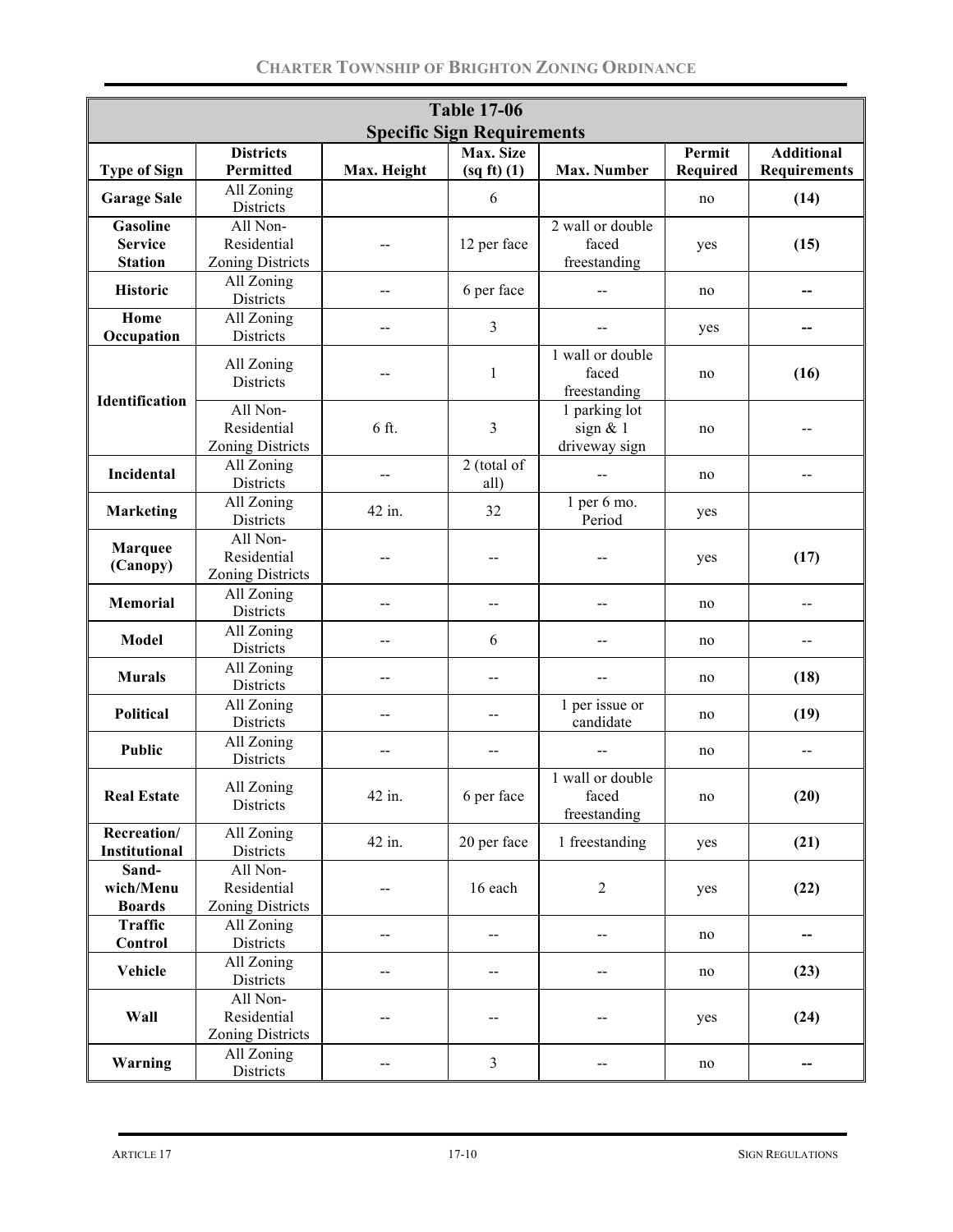| <b>Table 17-06</b>  |                                             |             |                                   |                    |                    |                                          |
|---------------------|---------------------------------------------|-------------|-----------------------------------|--------------------|--------------------|------------------------------------------|
|                     |                                             |             | <b>Specific Sign Requirements</b> |                    |                    |                                          |
| <b>Type of Sign</b> | <b>Districts</b><br>Permitted               | Max. Height | <b>Max. Size</b><br>(sq ft) (1)   | <b>Max. Number</b> | Permit<br>Required | <b>Additional</b><br><b>Requirements</b> |
| Window              | All Non-<br>Residential<br>Zoning Districts | $-$         | $20\%$ of<br>glass<br>surface     | $- -$              | no                 | (25)                                     |

- (b) Signs noted in Table 17-06 shall comply with the following requirements:
- (1) The Planning Commission may permit a fifteen percent (15%) increase in 5 the allowable sign area where the site has shared access with an adjoining site in accordance with *Section 16-05*, the sign has a brick base, and additional landscaping is provided around the base of the sign.
- (2) **West Grand River Sign District**. The West Grand River Sign District 10 consists of properties with a minimum of fifty (50) feet of frontage on West Grand River Avenue from the City of Brighton city limits to the township line with Genoa Township. This special district is unique due to its compactness, being less than a mile in length, and is bounded at each end by other municipalities with existing sign heights up to fifteen (15) 15 feet. Further, the district contains an expressway exit ramp bringing in travelers, unfamiliar with the area, in search of businesses to fulfill their needs. Requirements for signs located within the West Grand River Sign District are as follows:
- 20 a. The maximum height of freestanding signs shall not exceed fifteen (15) feet.
	- b. Multifaced signs shall not exceed seventy-two (72) square feet per face.

#### (3) **Aerial Balloon**

- a. Limited to placement on the premises where the business or product advertised is located or sold and only allowed for thirty (30) calendar 30 days per calendar year.
	- b. May exceed the roof line or parapet of the structure to which it is anchored or attached.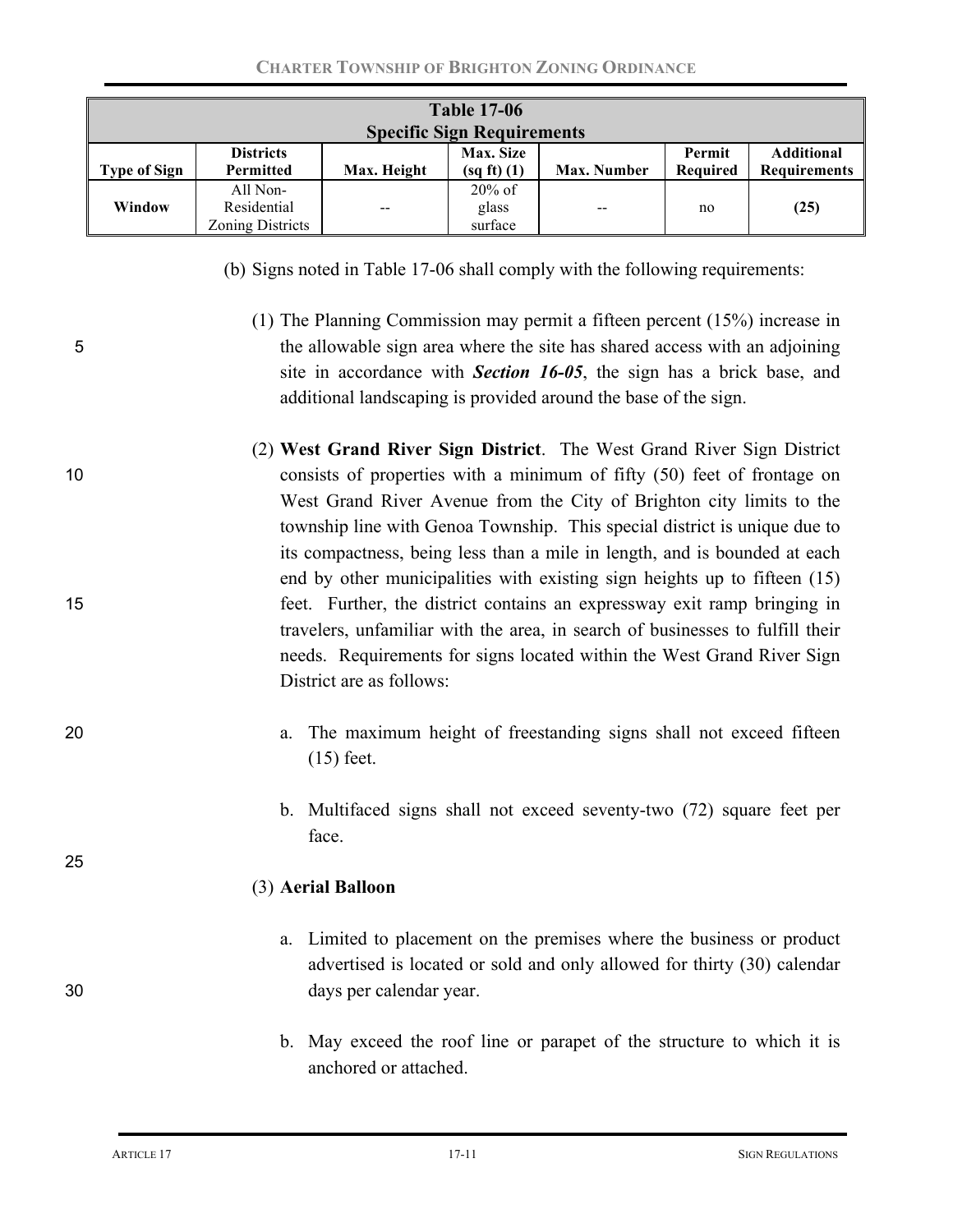|    | c. Must be firmly attached to a structure and shall not be free floating or<br>anchored by cables that would allow the aerial balloon to drift or float<br>above the anchor site.                                                                                                                                            |
|----|------------------------------------------------------------------------------------------------------------------------------------------------------------------------------------------------------------------------------------------------------------------------------------------------------------------------------|
| 5  | d. Shall not contain any dangerous or explosive gas.                                                                                                                                                                                                                                                                         |
|    | (4) Awning/Canopy Sign                                                                                                                                                                                                                                                                                                       |
| 10 | The maximum aggregate surface display area shall be ten percent<br>a.<br>$(10\%)$ or forty $(40)$ square feet, whichever is greater, of the total area<br>of the awning on which it is displayed.                                                                                                                            |
|    | b. Signs displayed on not more than three (3) exterior walls of the main<br>structure.                                                                                                                                                                                                                                       |
| 15 | c. The maximum aggregate total of the surface display area of all wall,<br>window and awning/canopy signs on any premises is one hundred<br>twenty (120) square feet for any premises.                                                                                                                                       |
| 20 | (5) Banner Sign                                                                                                                                                                                                                                                                                                              |
|    | a. Firmly attached to the wall of the main building.                                                                                                                                                                                                                                                                         |
| 25 | b. Limited to advertising the opening of a new business<br><sub>or</sub><br>special/seasonal sale.                                                                                                                                                                                                                           |
|    | c. A maximum display time of an aggregate total of thirty (30) calendar<br>days per calendar year.                                                                                                                                                                                                                           |
| 30 | d. Not to be used as a permanent display.                                                                                                                                                                                                                                                                                    |
|    | (6) Billboard                                                                                                                                                                                                                                                                                                                |
| 35 | Special Use. The erection of any billboard requires special land use<br>a.<br>approval per <i>Article 19</i> , conditioned upon the terms of this and other<br>Township Ordinances. Following a special land use approval, a sign<br>permit may be granted, subject to compliance with all of the following<br>requirements: |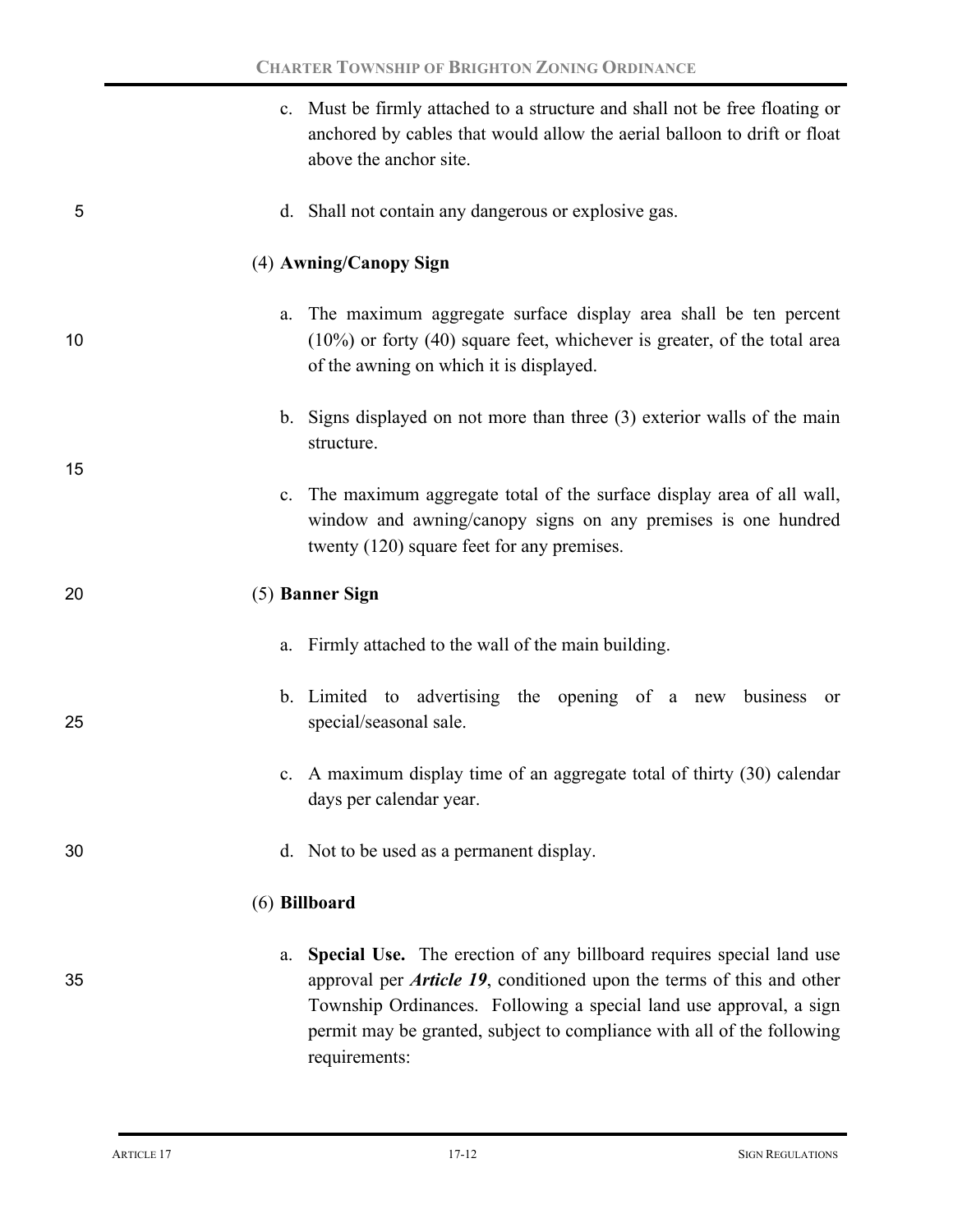| 5       | 1. Allowable Zoning Districts. Billboards are allowed as a principal<br>use subject to special land use approval in the B-2 and I-1 Zoning<br>Districts abutting I-96 and U.S. 23 Freeways on a premise where<br>no other main structure exists. The billboard must be constructed<br>in such a manner as to be viewed principally from the freeway(s)<br>and not from auxiliary roadways, side road, traffic intersections, or<br>residential areas. |
|---------|-------------------------------------------------------------------------------------------------------------------------------------------------------------------------------------------------------------------------------------------------------------------------------------------------------------------------------------------------------------------------------------------------------------------------------------------------------|
| 10      | 2. Location. Billboards shall be constructed so that its principal view<br>is fully screened from an interchange area involving merging<br>traffic. Any billboard shall comply with the following:                                                                                                                                                                                                                                                    |
| 15      | Shall be located at least five hundred (500) feet from any<br>1.<br>residentially zoned area, historic district or<br>outdoor<br>park/recreational facility.                                                                                                                                                                                                                                                                                          |
| 20      | ii. The premises must have a roadway easement to a non-freeway<br>primary or secondary road such that the persons maintaining<br>and servicing the sign may reach the site without danger from<br>high speed traffic.                                                                                                                                                                                                                                 |
| $b_{-}$ | <b>Billboard Construction Details.</b> A billboard shall be constructed                                                                                                                                                                                                                                                                                                                                                                               |
| 25      | according to building requirements, codes, and zoning regulations then<br>in effect for Brighton Township that may apply to it and its<br>surrounding premises. A billboard shall comply with the following<br>height requirements:                                                                                                                                                                                                                   |
| 30      | 1. A maximum height of twenty (20) feet in height above the median<br>ground level within a five hundred (500) feet radius of the site.                                                                                                                                                                                                                                                                                                               |
|         | Shall be prohibited from:<br>2.                                                                                                                                                                                                                                                                                                                                                                                                                       |
| 35      | Extending above the tree line or horizon when viewed from<br>1.<br>any portion of the roadway that it faces.                                                                                                                                                                                                                                                                                                                                          |
|         | ii. Being located on or over the roofs of buildings.                                                                                                                                                                                                                                                                                                                                                                                                  |
|         | iii. Projecting over any public easement or right-of-way.                                                                                                                                                                                                                                                                                                                                                                                             |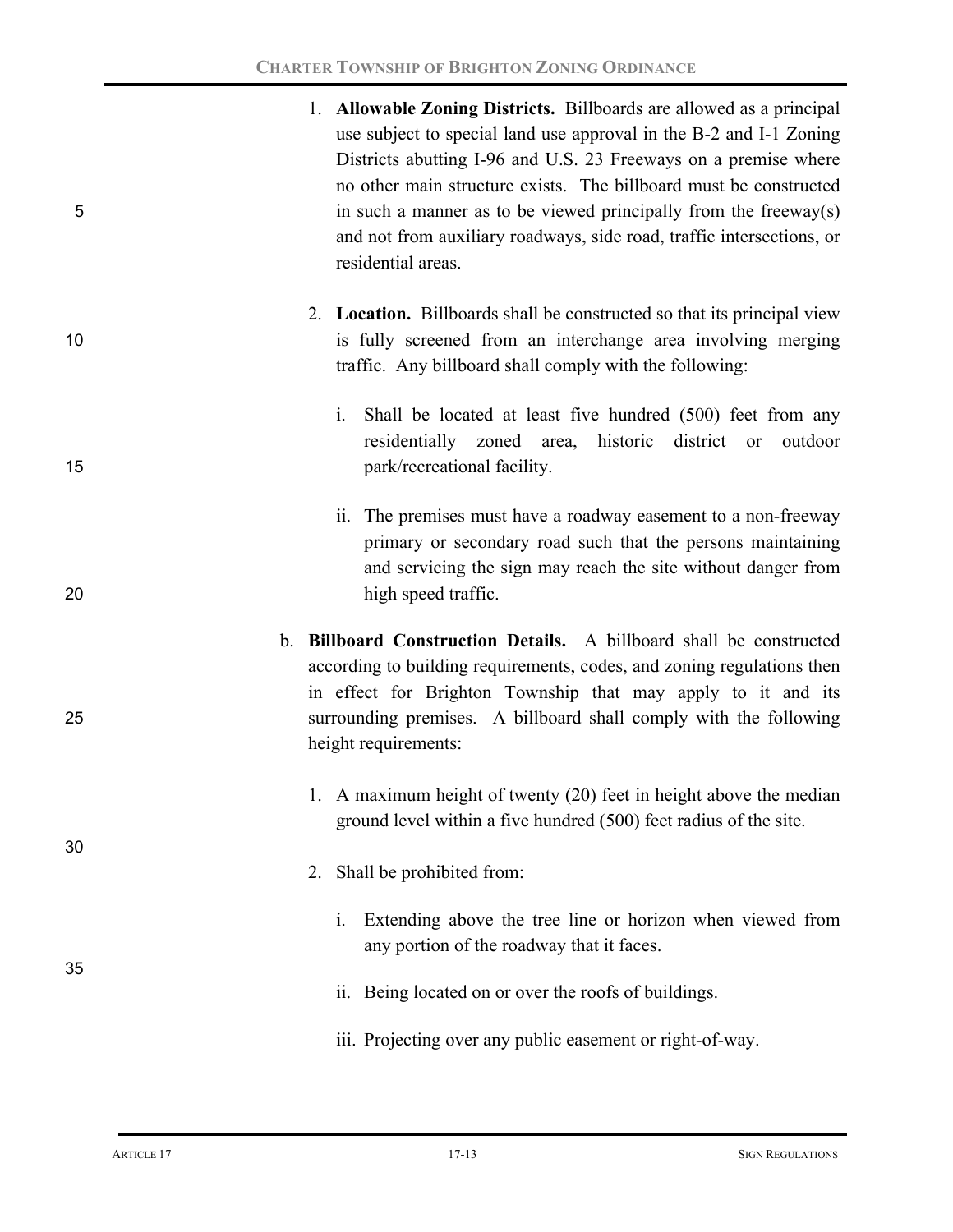| 5  | c. Surface Display Area. A billboard shall have a maximum of two<br>hundred (200) square feet in surface display area and shall be limited<br>to one (1) face. Faces may not be joined horizontally or vertically.<br>Only one $(1)$ business or organization may advertise on any one $(1)$<br>face.                    |  |
|----|--------------------------------------------------------------------------------------------------------------------------------------------------------------------------------------------------------------------------------------------------------------------------------------------------------------------------|--|
|    | d. Spacing and Setbacks. A billboard shall maintain all of the following<br>spacing and setback requirements:                                                                                                                                                                                                            |  |
| 10 | 1. A minimum of two thousand $(2,000)$ feet between any other<br>billboard, measured in all directions and including billboards in<br>adjacent Townships, Villages, Municipalities, and Counties.                                                                                                                        |  |
| 15 | 2. A minimum of one hundred (100) feet between any allowable on-<br>premises sign.                                                                                                                                                                                                                                       |  |
|    | 3. At least three hundred (300) feet from any park, school, church,<br>hospital, cemetery, or government building.                                                                                                                                                                                                       |  |
| 20 | e. Setbacks. Billboards shall comply with all setback requirements for a<br>structure in the district in which they are located.                                                                                                                                                                                         |  |
| 25 | Sign Face Limitations. A billboard shall be prohibited from having<br>moving, flashing, oscillating or other distracting parts visible to drivers<br>or vehicles.                                                                                                                                                        |  |
| 30 | <b>Colors.</b> Billboard colors used shall not include fluorescent or brilliant<br>shades that may be distracting, except that commonly used company<br>logo colors may be used if the logo does not exceed five percent $(5%)$<br>of the face area of the sign when including these fluorescent or<br>brilliant colors. |  |
| 35 | <b>Illumination.</b> A billboard may be illuminated subject to all of the<br>following requirements:                                                                                                                                                                                                                     |  |
|    | Illumination must be directed in such a manner that all incidental<br>1.<br>light generated falls on the sign face.                                                                                                                                                                                                      |  |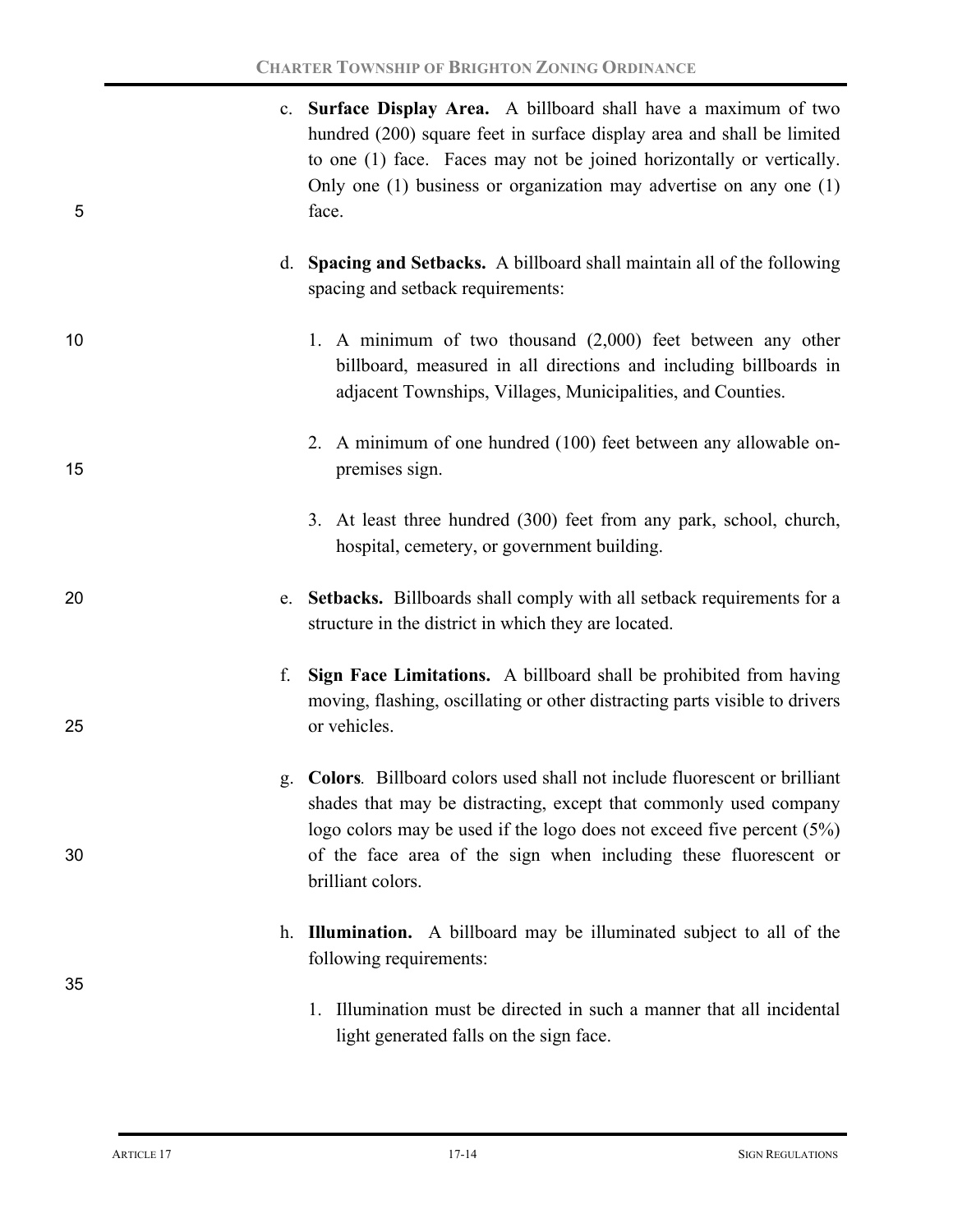- 2. All lights must be shielded such that the light is not visible to traffic or surrounding homes or businesses. 3. The intensity of the lighting shall be low enough and a color such 5 that the reflected lights from the sign do not create a traffic hazard nor interfere with the normal vegetation growth on the billboard site. 4. Billboards within view of any Residential District may not be 10 illuminated between the hours of 10:00 p.m. and 6:00 a.m.
- i. **Landscaping.** The billboard site shall be planted with low growing shrubbery in front of and at the road end of the sign and evergreen trees behind the sign such that the framework or superstructure of the 15 sign is generally not readily visible to passing traffic.
	- j. **Non-use.** Any billboard not in use shall have the unused surface display a scenic view, consistent with the Township scenery, or a public service display.
	- k. **Maintenance and Unsafe Conditions***.* Any billboard that collapses, topples or disintegrates shall be made safe within thirty (30) days or the site shall be cleared of the debris.
- 25 l. **State Compliance Required.** All billboards shall comply with applicable requirements and conditions of P.A. 106 of 1972 as amended, "The Highway Advertising Act of 1972."
- m. **Identification Plate***.* The framework, foundations or superstructure of 30 the billboard shall have a metal identification plate, as defined, firmly attached thereto.
- (7) **Business Centers.** Each business center with at least two hundred (200) feet of major road frontage may be allowed one (1) on-premises 35 freestanding or one (1) wall sign, subject to the following:
	- a. May be directly or indirectly illuminated.
	- b. May be double-faced.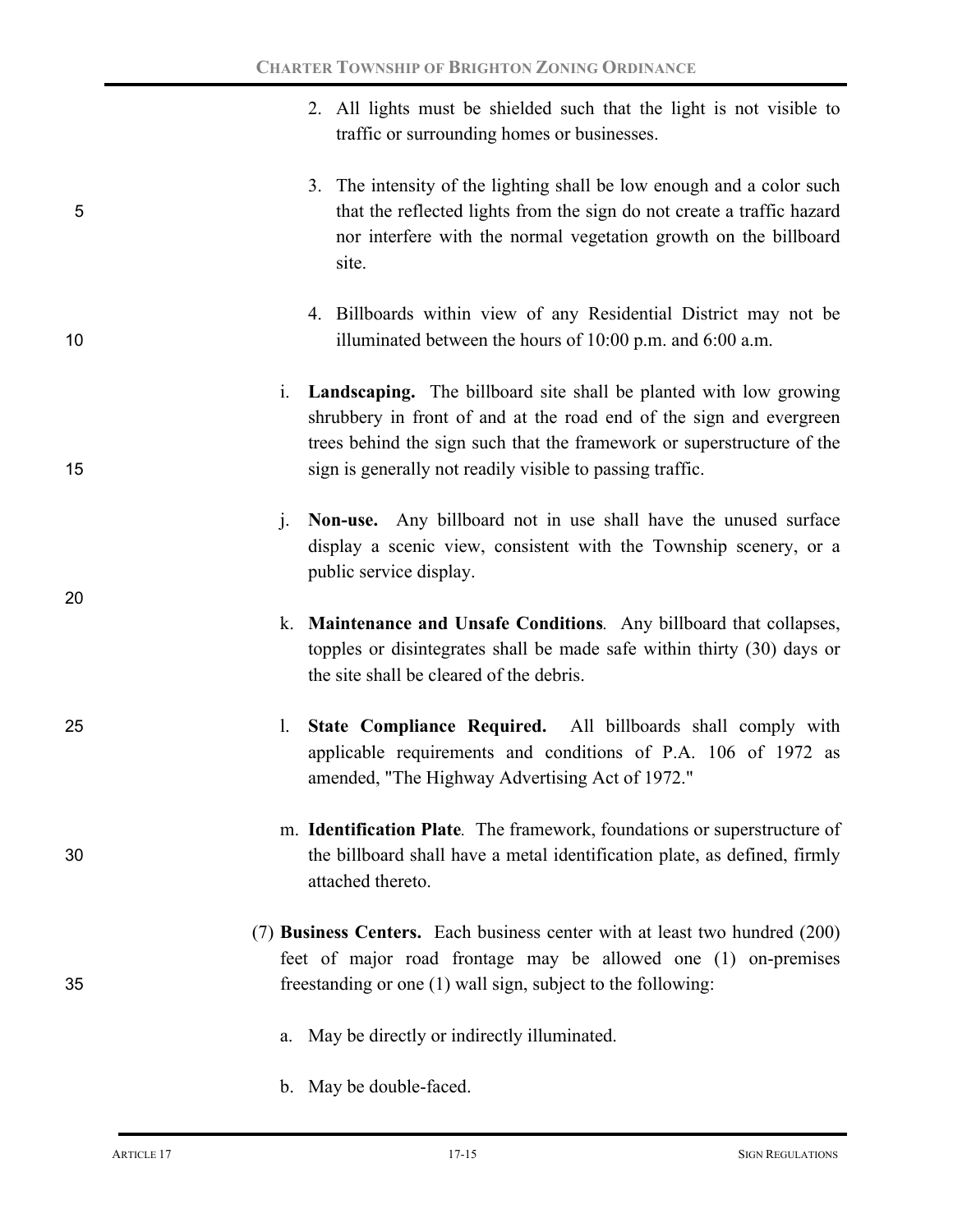| 5  | c. Shall not reduce the number of signs or sign area otherwise allowed<br>for the premises included within the business center, but shall prohibit<br>any other freestanding signs from being permitted within the business<br>center. |
|----|----------------------------------------------------------------------------------------------------------------------------------------------------------------------------------------------------------------------------------------|
|    | (8) Community Event Signs                                                                                                                                                                                                              |
| 10 | a. Placing of all signs shall be approved and the locations designated by<br>the Building Official.                                                                                                                                    |
|    | b. Signs shall be installed no sooner than twenty-one (21) days preceding<br>the event and removed no later than seven (7) days following the<br>event.                                                                                |
| 15 | (9) Construction Signs                                                                                                                                                                                                                 |
| 20 | a. Signs shall be removed from premises within thirty (30) days after<br>issuance of the occupancy permit or temporary occupancy permit.                                                                                               |
|    | b. The message shall pertain only to the building or project under<br>construction and information related thereto such as its developers,<br>contractors, engineers, brokers and architects.                                          |
| 25 | (10) Development Entry Signs                                                                                                                                                                                                           |
|    | Freestanding signs of low profile design.<br>a.                                                                                                                                                                                        |
| 30 | b. May be directly or indirectly illuminated.                                                                                                                                                                                          |
|    | (11) Directional Signs                                                                                                                                                                                                                 |
| 35 | Located immediately adjacent to a driveway and within five (5) feet of<br>a.<br>the property line at each exit or entrance to the premises.                                                                                            |
|    | b. A low profile sign design.                                                                                                                                                                                                          |
| 40 | May be directly or indirectly illuminated.<br>$c_{-}$                                                                                                                                                                                  |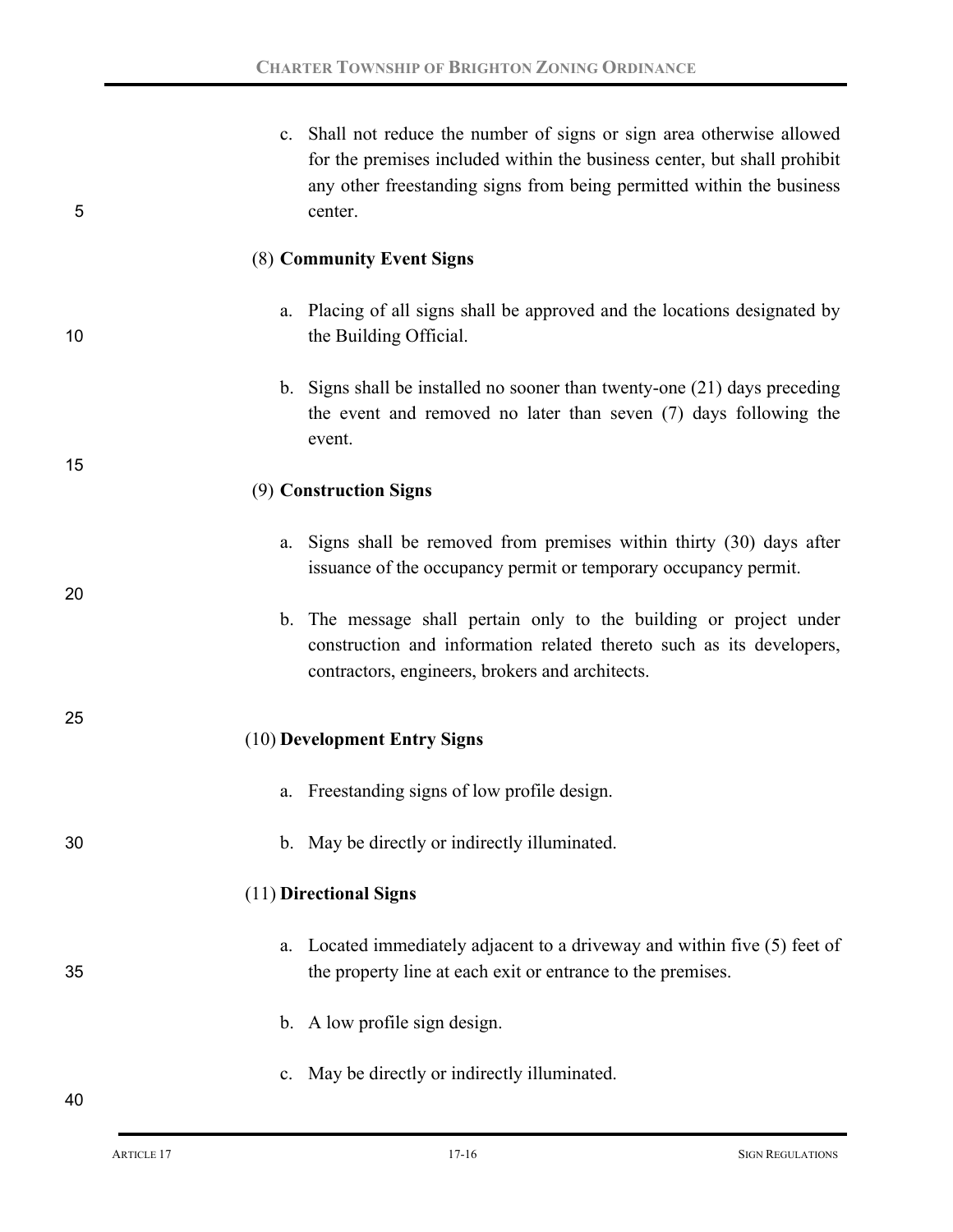|    | (12) Flags. Includes flags or insignia bearing the official design of a nation,<br>municipality,<br>educational<br>institution,<br>state,<br><b>or</b><br>non-commercial<br>organization                                                                                                                                                                        |
|----|-----------------------------------------------------------------------------------------------------------------------------------------------------------------------------------------------------------------------------------------------------------------------------------------------------------------------------------------------------------------|
| 5  | $(13)$ <b>Freestanding Signs.</b> One $(1)$ on-premises freestanding sign may be<br>allowed for those premises having at least fifty (50) feet of arterial road<br>frontage. Freestanding signs shall be subject to all of the following:                                                                                                                       |
| 10 | a. Freestanding signs shall be of a low profile design.                                                                                                                                                                                                                                                                                                         |
|    | b. Signs shall be located completely outside of the existing road right-of-<br>way.                                                                                                                                                                                                                                                                             |
| 15 | c. Freestanding signs may be directly or indirectly illuminated.                                                                                                                                                                                                                                                                                                |
|    | d. Freestanding signs may include changeable but non-moving, non-<br>scrolling copy and the copy may only change once a day.                                                                                                                                                                                                                                    |
| 20 | e. Joint Applicants. If, due to inadequate frontage on a major road<br>under the provisions of <b>Section 17-05 (b)(4)</b> above, a commercial<br>premises is prohibited from having a freestanding sign, the owner may<br>obtain a joint permit for a sign with one (1) or more adjacent<br>commercial premises, subject to all of the following requirements: |
| 25 | 1. The aggregate frontage of all joint applicants exceeds fifty (50)<br>feet of frontage of an arterial road.                                                                                                                                                                                                                                                   |
| 30 | 2. A limit of one (1) freestanding sign shall be allowed for the<br>aggregate frontage of all joint applicants.                                                                                                                                                                                                                                                 |
|    | 3. An applicant shall be limited to participating in one (1) joint<br>application for a sign permit.                                                                                                                                                                                                                                                            |
| 35 | $(14)$ Garage Sale Signs. Must be erected no more than ten $(10)$ business days<br>before and are removed within one (1) business day after the announced<br>sale.                                                                                                                                                                                              |
| 40 | (15) Gasoline Service Stations. Each gasoline service station may be allowed<br>the following signs in addition to the signs otherwise allowed by this<br>Article:                                                                                                                                                                                              |
|    |                                                                                                                                                                                                                                                                                                                                                                 |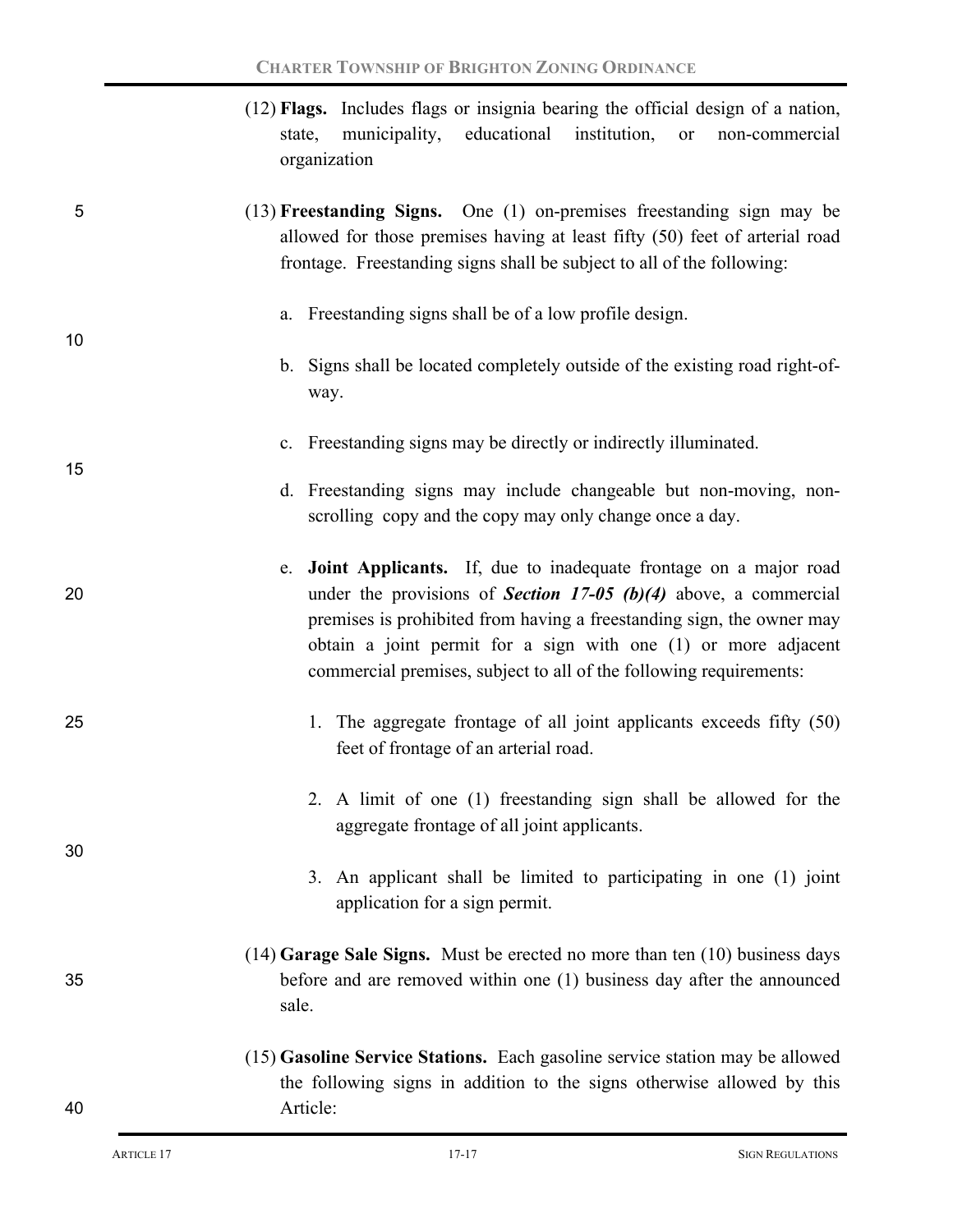|    | a. Gasoline pump signs not exceeding three (3) square feet per pump<br>containing customary information regarding the brand, type of<br>gasoline sold, and service provided.                                                                                                                         |
|----|------------------------------------------------------------------------------------------------------------------------------------------------------------------------------------------------------------------------------------------------------------------------------------------------------|
| 5  | b. Shall be a low profile sign.                                                                                                                                                                                                                                                                      |
|    | c. May not project into the public right-of-way.                                                                                                                                                                                                                                                     |
| 10 | d. May contain up to two (2) pump island signs located on the structural<br>supports identifying "self-serve" and "full-serve" operations, provided<br>that there is no business identification or advertising copy on such<br>signs and that such signs do not exceed four (4) square feet in area. |
| 15 | (16) Identification Signs                                                                                                                                                                                                                                                                            |
|    | a. For the sole purpose of designating an assigned house number, owner<br>name, occupant, or building name.                                                                                                                                                                                          |
| 20 | b. Identification signs shall not be counted in the total sign area allowed<br>on the premises, however, such signs in excess of one (1) square foot<br>in surface display area may be allowed as part of the total sign area<br>otherwise allowed by this Ordinance.                                |
| 25 | (17) Marquee Signs. Signs on marquees, and canopies may be allowed,<br>subject to compliance with all of the following requirements:                                                                                                                                                                 |
| 30 | a. A total area of the lettering and logo shall not exceed twenty-five (25)<br>percent of the total area of the marquee, or canopy (excluding<br>supports) that is visible from the road.                                                                                                            |
| 35 | b. The display area of the sign on a marquee, or canopy shall be counted<br>toward determining compliance with the requirements for total<br>allowable area of wall signs allowed on the parcel.                                                                                                     |
|    | c. Marquee signs are prohibited from projecting over any public<br>easement or right-of-way, however, other limitations imposed by this<br>Article concerning projecting signs shall not apply to marquee, or<br>canopy signs.                                                                       |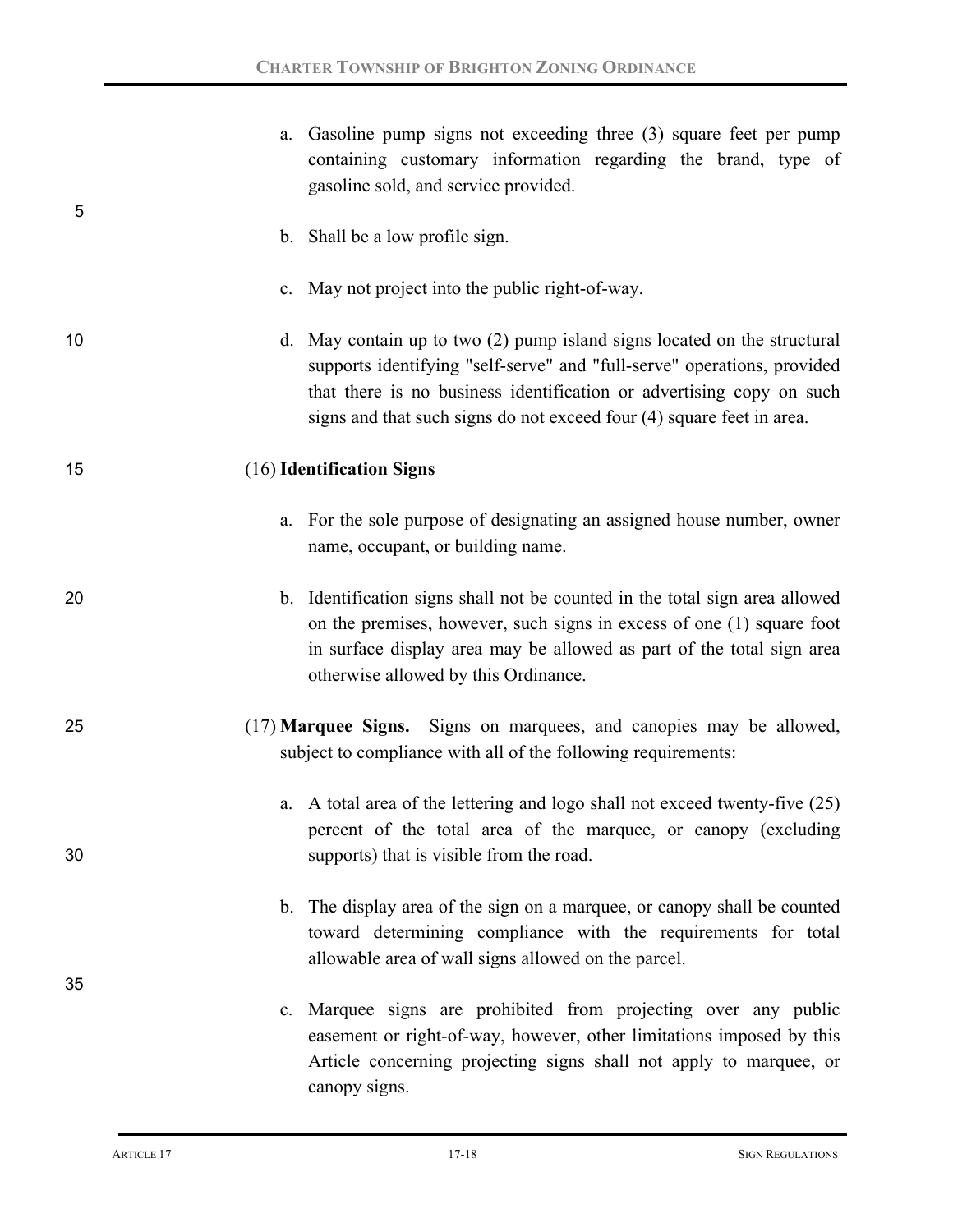| 5  | d. Any lettering used solely for the purpose of presenting the numerals of<br>a road address shall not be included within the computed sign area on<br>a marquee, or canopy, provided that the height or width of the<br>numerals does not exceed the height or width of other letters or<br>numerals on the marquee, or canopy. |
|----|----------------------------------------------------------------------------------------------------------------------------------------------------------------------------------------------------------------------------------------------------------------------------------------------------------------------------------|
|    | e. Awnings and canopies shall not be internally illuminated.                                                                                                                                                                                                                                                                     |
| 10 | (18) Murals. Murals shall be allowed providing no text, commercial logos or<br>other identifiable commercial representation are included.                                                                                                                                                                                        |
|    | (19) Political Signs                                                                                                                                                                                                                                                                                                             |
| 15 | a. Placed with the permission of the owner or entity in charge of the<br>premises where located.                                                                                                                                                                                                                                 |
| 20 | b. The owner of the property or the person in charge thereof shall be<br>responsible for the removal of the signs.                                                                                                                                                                                                               |
|    | c. Located in an area that can be accessed without trespass to other<br>owners of adjoining properties.                                                                                                                                                                                                                          |
| 25 | d. Removed within seven $(7)$ days after the election at which the vote for<br>the question or person is held.                                                                                                                                                                                                                   |
|    | (20) Real Estate Signs                                                                                                                                                                                                                                                                                                           |
| 30 | Must be removed ten (10) days after the sale, lease, or rental of the<br>a.<br>property upon which erected.                                                                                                                                                                                                                      |
|    | b. Freestanding signs shall be of low profile design.                                                                                                                                                                                                                                                                            |
| 35 | (21) Recreational/Institutional Signs                                                                                                                                                                                                                                                                                            |
|    | a. A freestanding sign of a low profile design.                                                                                                                                                                                                                                                                                  |
|    | b. May be directly or indirectly illuminated.                                                                                                                                                                                                                                                                                    |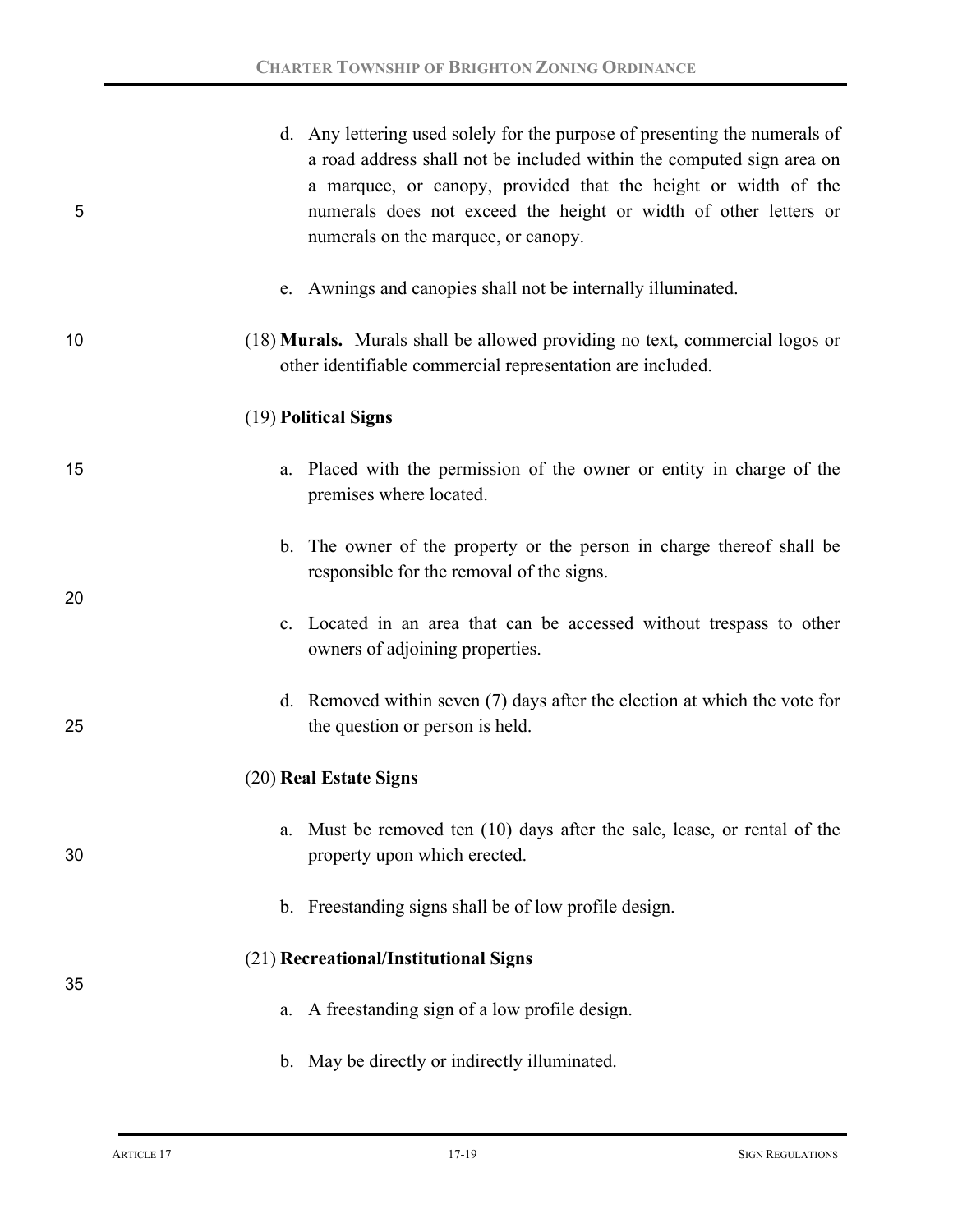|    | c. Limited to placement at the entrance of a structure or facility on the<br>premises.                                                                                                     |
|----|--------------------------------------------------------------------------------------------------------------------------------------------------------------------------------------------|
| 5  | (22) Sandwich/Menu Board                                                                                                                                                                   |
|    | a. A maximum display time of an aggregate total of ninety (90) calendar<br>days per calendar year.                                                                                         |
|    | (23) Vehicle Signs                                                                                                                                                                         |
| 10 | The sign may either be painted or permanently attached to the vehicle.<br>a.                                                                                                               |
| 15 | b. Sign denotes only the products, business, or services offered by the<br>owner of a licensed, insured vehicle.                                                                           |
|    | c. The primary use of the vehicle displaying the sign is not for the<br>purpose of advertising a business on the premises where the vehicle is<br>parked.                                  |
| 20 | (24) Wall Signs                                                                                                                                                                            |
|    | a. The maximum aggregate surface display area shall be ten percent $(10\%)$<br>or forty (40) square feet, whichever is greater, of the total area of the<br>wall on which it is displayed. |
| 25 | b. Sign shall not extend more than twelve (12) inches beyond the surface<br>of the portion of the building wall area upon which it is painted,<br>erected, or fastened.                    |
| 30 | c. Signs displayed on not more than three (3) exterior walls of the main<br>structure.                                                                                                     |
|    | d. The maximum aggregate total of the surface display area of all wall<br>signs on any premises is one hundred twenty $(120)$ square feet for any                                          |
| 35 | premises.                                                                                                                                                                                  |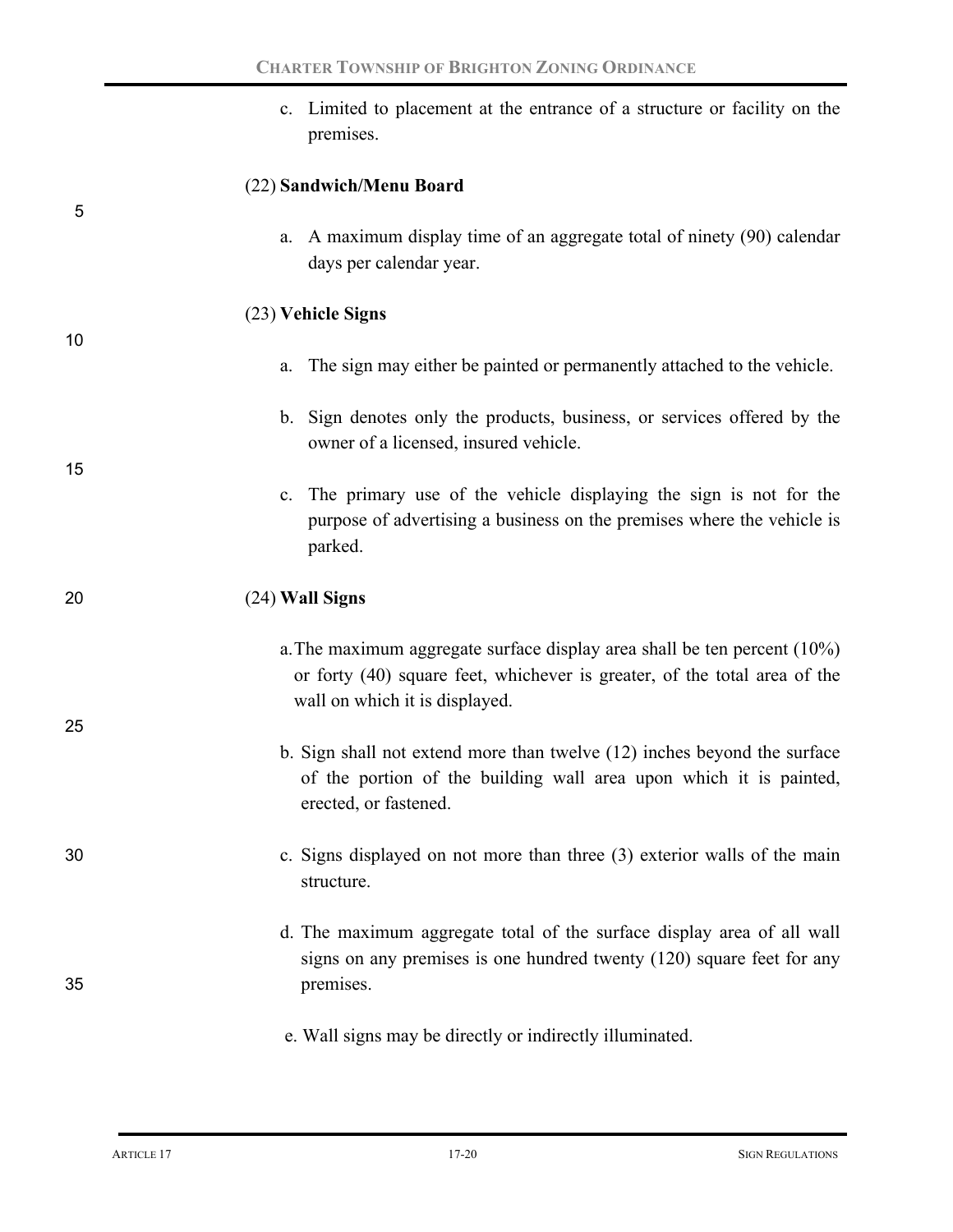### (25) **Window Signs**

- a. The area of permanent window signs shall be counted in determining compliance with requirements for total area of wall signs.
- b. Window signs that are faded, yellowed, ripped, or otherwise damaged shall be removed immediately.

(Ord. #246, 12/25/09), (Ord. #231, 12/27/05)

10

5

### **Sec. 17-07 Application Requirements**

- (a) **Permits Required.** No person shall erect, place, construct, structurally alter, inflate any aerial balloon or add to any sign for which a permit is required, nor 15 attach any sign to an existing sign, that shall either increase the area thereof or constitute a structural alteration thereof or an addition thereto, without first obtaining all permits to do so in the manner hereinafter provided.
- (b) **Exceptions to Permit.**No permit shall be required for ordinary servicing or 20 repainting of an existing sign message, cleaning of a sign, or changing of the message on the sign where the sign is designed for such changes (such as lettering on a marquee or numbers on a gasoline price sign). Furthermore, a permit shall not be required of signs which are stated as being allowable without a permit.

25

### **Sec. 17-08 Application Procedure**

- (a) **Application Form.** Application for a permit for a sign shall be filed with the Township Planner and shall provide the following information:
	- (1) Name, address, and telephone number of the applicant.
	- (2) Location of the building, structure, or lot on which the sign is to be attached or erected.

35

30

(3) Position of the sign in relation to buildings, structures, and property lines within one hundred (100) feet of the proposed sign.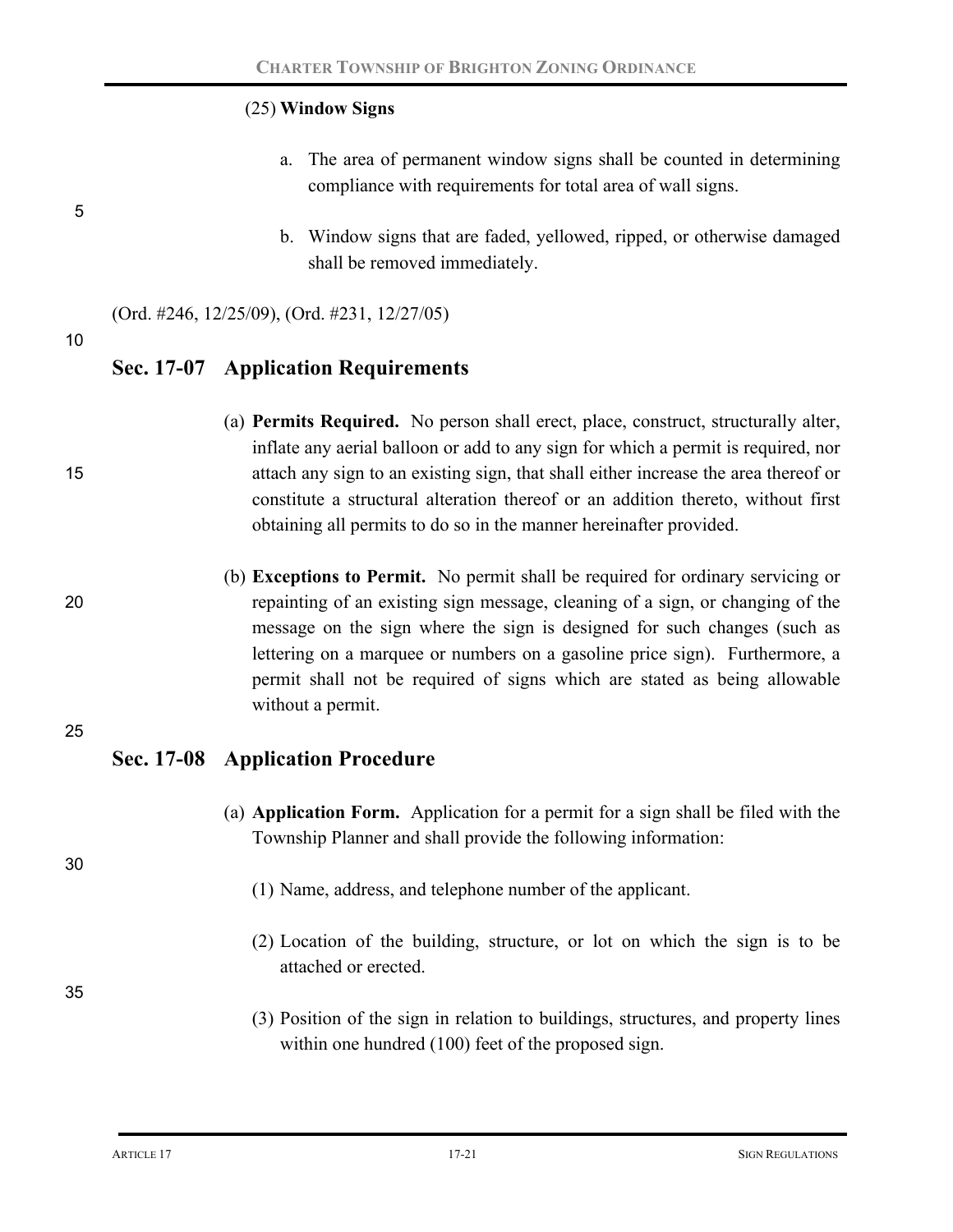|    | (4) Plans showing the dimensions, materials, method of construction, and<br>attachment to the building or in the ground.                                                                                                                                                                                                                                                                                                                                        |
|----|-----------------------------------------------------------------------------------------------------------------------------------------------------------------------------------------------------------------------------------------------------------------------------------------------------------------------------------------------------------------------------------------------------------------------------------------------------------------|
| 5  | (5) Copies of stress sheets and calculations, if deemed necessary, showing the<br>structure as designed for dead load and wind pressure.                                                                                                                                                                                                                                                                                                                        |
|    | (6) Name and address of the person, firm, or corporation owning, erecting,<br>and maintaining the sign.                                                                                                                                                                                                                                                                                                                                                         |
| 10 | (7) Information concerning required electrical connections.                                                                                                                                                                                                                                                                                                                                                                                                     |
|    | (8) A bond, as may be required by this Article.                                                                                                                                                                                                                                                                                                                                                                                                                 |
| 15 | (9) Written consent of the owner or lessee of the premises upon which the<br>sign is to be erected.                                                                                                                                                                                                                                                                                                                                                             |
|    | (10) Other information required by the Township Planner to make the<br>determination that the sign is in compliance with all applicable laws and<br>regulations.                                                                                                                                                                                                                                                                                                |
| 20 | (b) Application Review                                                                                                                                                                                                                                                                                                                                                                                                                                          |
| 25 | (1) Planning Commission Review. All locations for placement of a sign<br>submitted in conjunction with the proposed construction of a new building<br>or addition to an existing building or as part of a site plan review required<br>by this Zoning Ordinance shall be reviewed by the Planning Commission<br>as a part of the required site plan review. The location, size and height of<br>all existing and proposed signs must be shown on the site plan. |
| 30 | (2) Township Planner Review. The Township Planner shall review the sign<br>permit application for any sign proposed on a site or existing building<br>where no other new construction is proposed.                                                                                                                                                                                                                                                              |
| 35 | Following review and approval of a sign<br>(3) Issuance of a Permit.<br>application by the Township Planner, as appropriate, the Township<br>Planner shall have the authority to issue a sign permit upon payment by<br>the applicant of the required fees.                                                                                                                                                                                                     |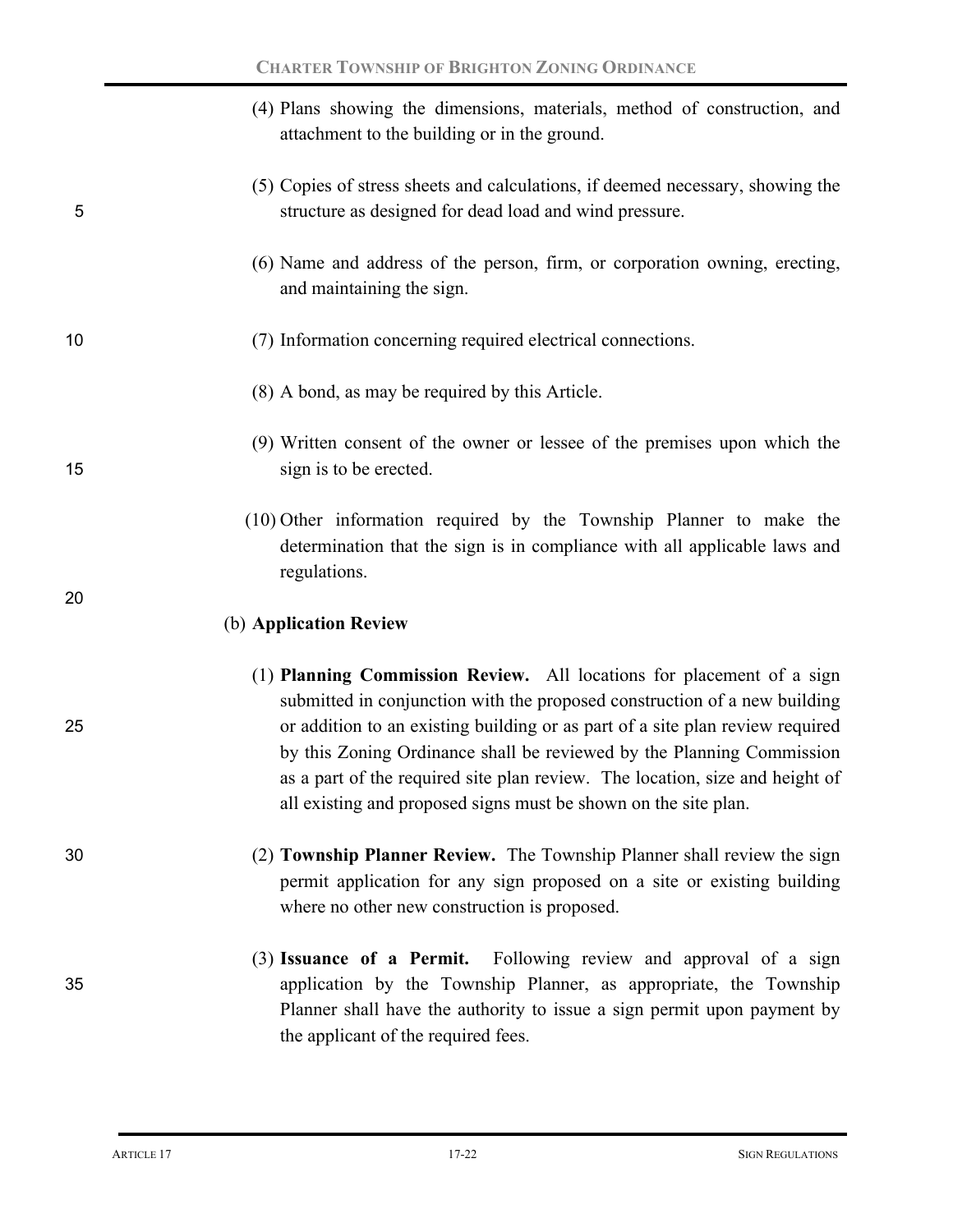|    |            | (4) <b>Denial of a Permit.</b> The Township Planner shall deny the application for<br>any sign that does not comply with the requirements of this Ordinance or<br>is found to be inconsistent with any of the requirements herein.                                                                                 |
|----|------------|--------------------------------------------------------------------------------------------------------------------------------------------------------------------------------------------------------------------------------------------------------------------------------------------------------------------|
| 5  | Sec. 17-09 | <b>Sign Inspection and Maintenance</b>                                                                                                                                                                                                                                                                             |
|    |            | (a) Sign Inspection                                                                                                                                                                                                                                                                                                |
| 10 |            | (1) <b>Responsibility for Compliance.</b> The owner of any property on which a<br>sign is located is declared to be responsible for the permit, erection,<br>inspection, safety, condition, and removal of a sign and the area in the<br>vicinity thereof.                                                         |
| 15 |            | (2) Inspection of New Signs. All signs for which a permit has been issued<br>shall be inspected by the Township Planner when erected. Approval shall<br>be granted only if the sign has been constructed in compliance with the<br>approved plans and applicable requirements of Township Ordinances and<br>Codes. |
| 20 |            | (3) Inspection before Enclosure. In cases where fastenings or anchorages<br>are to be eventually bricked in or otherwise enclosed, the sign erector shall<br>advise the Building Official when such fastenings are to be installed so<br>that inspection may be completed before enclosure.                        |
| 25 |            | (4) Inspection of Existing Signs. The Building Official or Township Planner<br>may, at such times as deemed necessary, inspect any sign allowed under<br>this Section, and if upon inspection a sign is found to be unsafe or in a<br>condition that does not comply with all the provisions of this Section, the  |
| 30 |            | Building Official Department or Township Planner shall give notice of<br>such condition to the owner for such sign and cause to be made the<br>necessary repairs or alterations, or remove the sign.                                                                                                               |
|    |            | (b) Sign Maintenance                                                                                                                                                                                                                                                                                               |
| 35 |            | (1) <b>Maintenance of Signs.</b> All signs for which a permit is required and all<br>supports therefore shall:                                                                                                                                                                                                     |
|    |            | Be kept in compliance with the plans and specifications filed and                                                                                                                                                                                                                                                  |

a. Be kept in compliance with the plans and specifications filed and approved for issuance of the construction permit.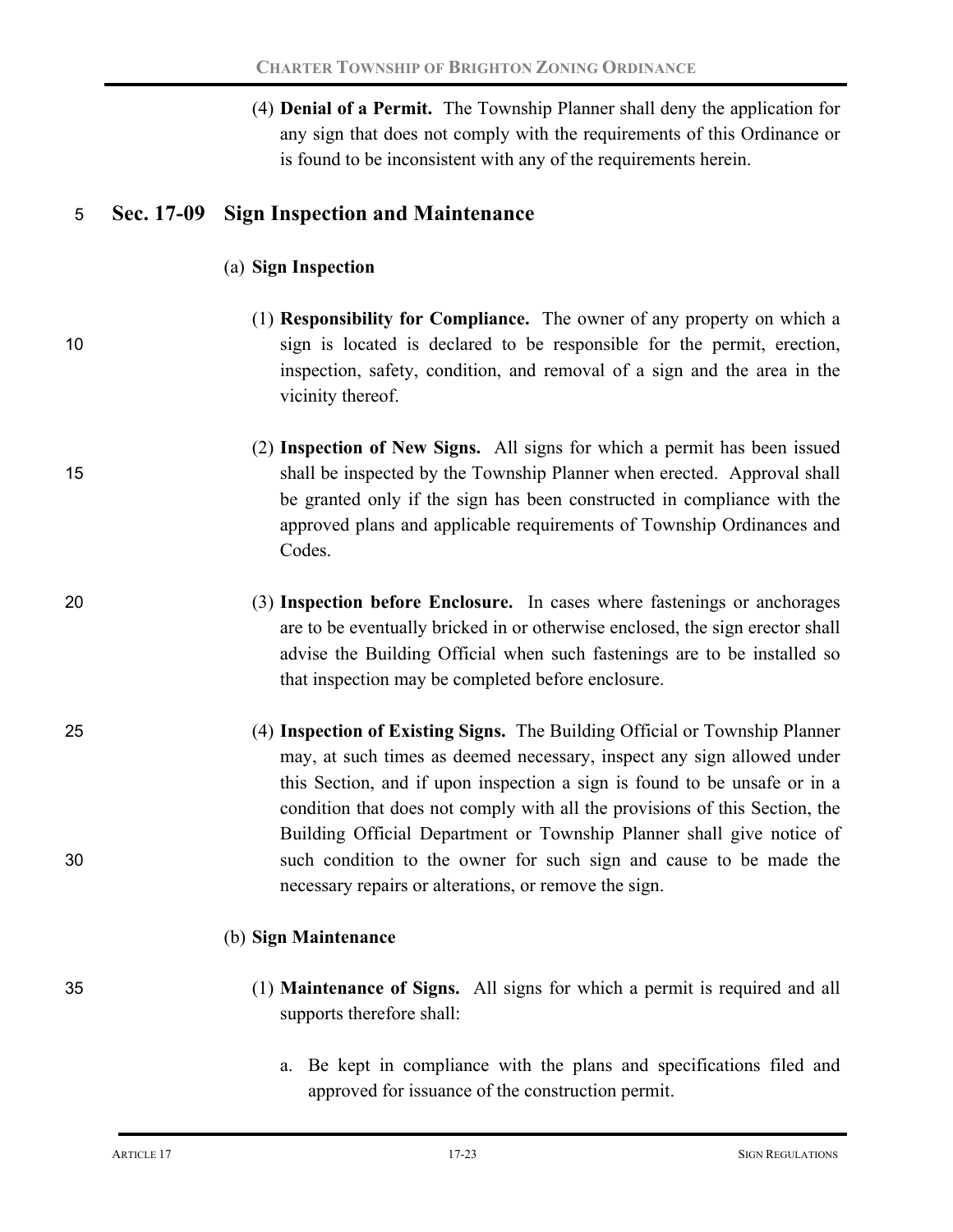b. Be kept and maintained in a safe condition, consistent with adopted building and mechanical codes.

#### 5 c. At all times conform to all the provisions of this Article.

- (2) **Correction of Defects***.* If the Building Official or Township Planner finds that any sign is unsafe, insecure, improperly constructed, or poorly maintained, the sign erector, owner of the sign, or owner of the land shall 10 make the sign safe and secure by completing any necessary reconstruction or repairs, or entirely remove the sign in accordance with the timetable established by the Building Official or Township Planner. Existing signs determined to be unsafe and an immediate hazard to health or safety shall be removed or repaired within twelve (12) hours of notification.
- (c) **Removal of Obsolete Signs***.* Any sign that no longer identifies a business that is in operation; or identifies an activity or event that has already occurred shall be considered abandoned and shall be removed by the owner of the property within seven (7) calendar days of the cessation of operation. The 20 owner of the property shall be responsible for removal of all signs and sign faces used in conjunction with a business upon vacation of a commercial or industrial establishment. Where a sign structure and frame can typically be reused by a new occupant in a leased or rented building, the building owner shall not be required to remove the sign structure and frame in the interim 25 periods when the building is not occupied.

#### (d) **Nonconforming Signs**

- (1) **Continuance.** Any sign lawfully existing at the time of the adoption of 30 this Article that does not fully comply with all provisions shall be considered a legal nonconforming sign and may be permitted to remain as long as the sign is properly maintained and not detrimental to the health, safety and welfare of the community except as herein provided.
- 35 (2) **Restrictions.** A nonconforming sign shall not be altered or reconstructed, unless the alteration or reconstruction is in compliance with the provisions of this Section. For the purpose of this Article only, the term "altered" or "reconstructed" shall not include any of the following: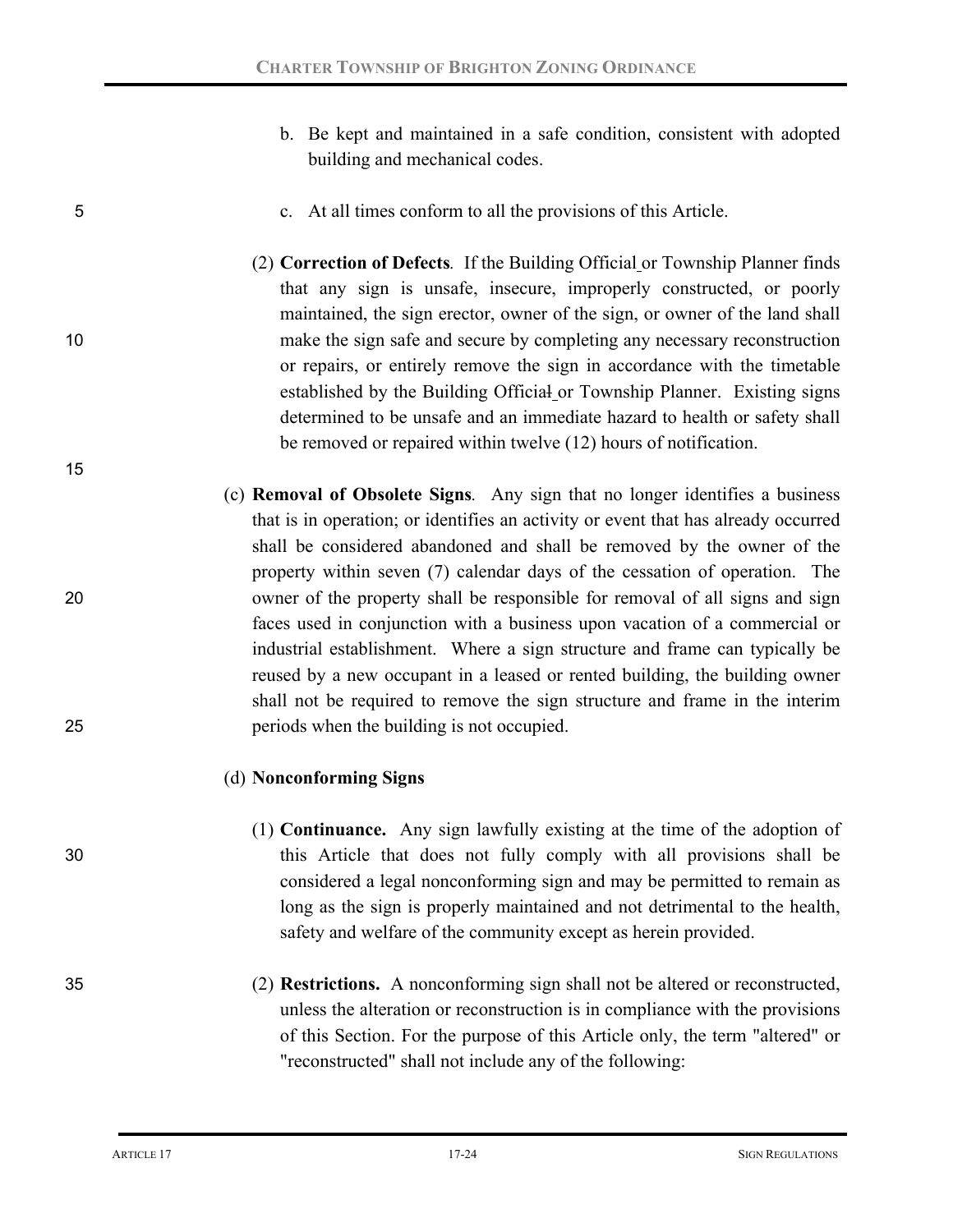a. Normal maintenance. b. Changing of surface sign space to a lesser or equal area. 5 c. Ornamental molding, frames, trellises, or ornamental features or landscaping below the base line. d. The addition, construction, installation, or changing of electrical wiring or electrical devices. 10 e. Changing backgrounds, letters, figures, or characters, or other embellishments. (3) **Requirements.** Nonconforming signs shall comply with the following 15 requirements: a. **Repairs and Maintenance.** Normal maintenance shall be allowed, provided that any nonconforming sign that is destroyed by any means to an extent greater than fifty percent (50%) of the sign's pre-existing 20 fair market value, exclusive of the foundation, shall not be reconstructed. Normal maintenance shall include painting of chipped or faded signs; replacement of faded or damaged surface panels; or repair or replacement of electrical wiring or electrical devices. 25 b. **Nonconforming Changeable Copy Signs.** The message on a nonconforming changeable copy sign or nonconforming bulletin board sign may be changed provided that the change does not create any greater nonconformity. 30 c. **Substitution.** No nonconforming sign shall be replaced with another nonconforming sign. **Sec. 17-10 Appeal to the Zoning Board of Appeals** 35 Any party who has been refused a sign permit for a proposed sign may file an appeal with the Zoning Board of Appeals (ZBA) within thirty (30) calendar days of the decision, in accordance with provision of the Township Zoning Ordinance. If a party is seeking a variance for a sign proposal from the requirements of the Ordinance, the ZBA shall have the authority to grant a variance where the strict

40 application of the regulations would result in peculiar or exceptional practical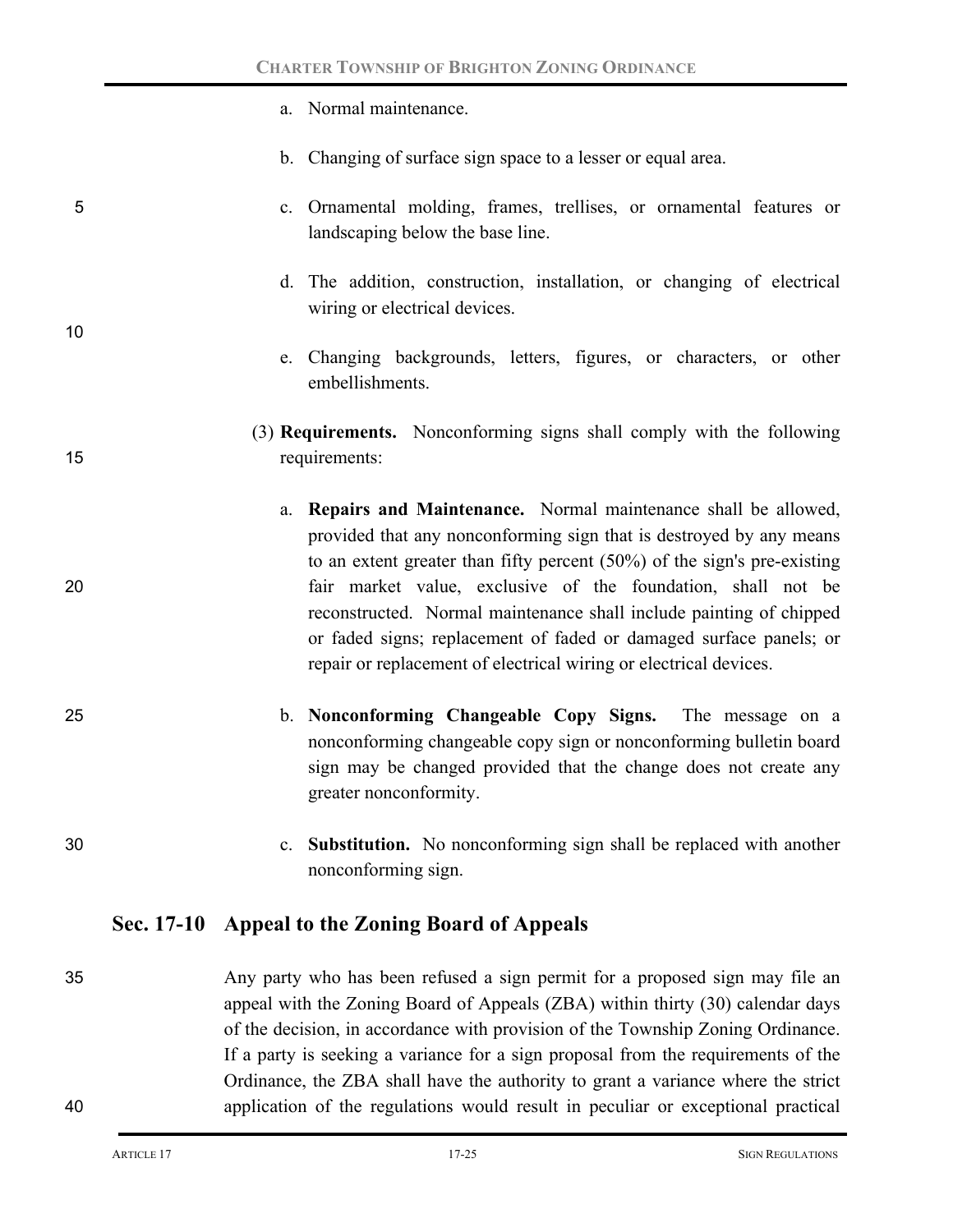difficulties upon the applicant, provided such relief may be granted without substantially impairing the intent and purposes of this Ordinance. The ZBA shall consider the following in arriving at a decision. In granting a variance the ZBA may attach such conditions regarding the location, character, and other features of 5 the proposed sign as it may deem reasonable. In granting a variance, the ZBA shall state the grounds and findings upon which it justifies granting the variance.

- (a) **Visibility.**Conforming signs could not be easily seen by passing motorists due to the configuration of existing buildings, trees, or other obstructions.
- (b) **Safety.**Conforming signs could not be seen by passing motorists in sufficient time to allow safe deceleration. In determining whether such circumstances exist, the Zoning Board of Appeals shall consider the width of the road, the number of moving lanes, the volume of traffic, and speed limits.
- (c) **Clutter.**Existing signs on nearby parcels would substantially reduce the visibility or advertising value of a conforming sign on the subject parcel.
- (d) **Natural Features.**Construction of a conforming sign would require removal 20 or severe alteration to natural features on the parcel, such as but not limited to: removal of trees, alteration of the natural topography, or obstruction of a natural drainage course.
- (e) **Obstruction.**Construction of a conforming sign would obstruct the vision of 25 motorists or otherwise endanger the health or safety of passersby.
- (f) **Enhancement.**Variance from certain sign regulations would be offset by increased building setback, increased landscaping, or other such enhancements to the premises, so that the net effect is an improvement in 30 appearance, compared to the result that would be otherwise achieved with construction of a conforming sign.
- (g) **Scale.**A sign that exceeds the allowable height or area requirements of the Ordinance would be more appropriate in scale because of the unusually large 35 size or frontage of the premises or building.

## **Sec. 17-11 Fees/Costs**

10